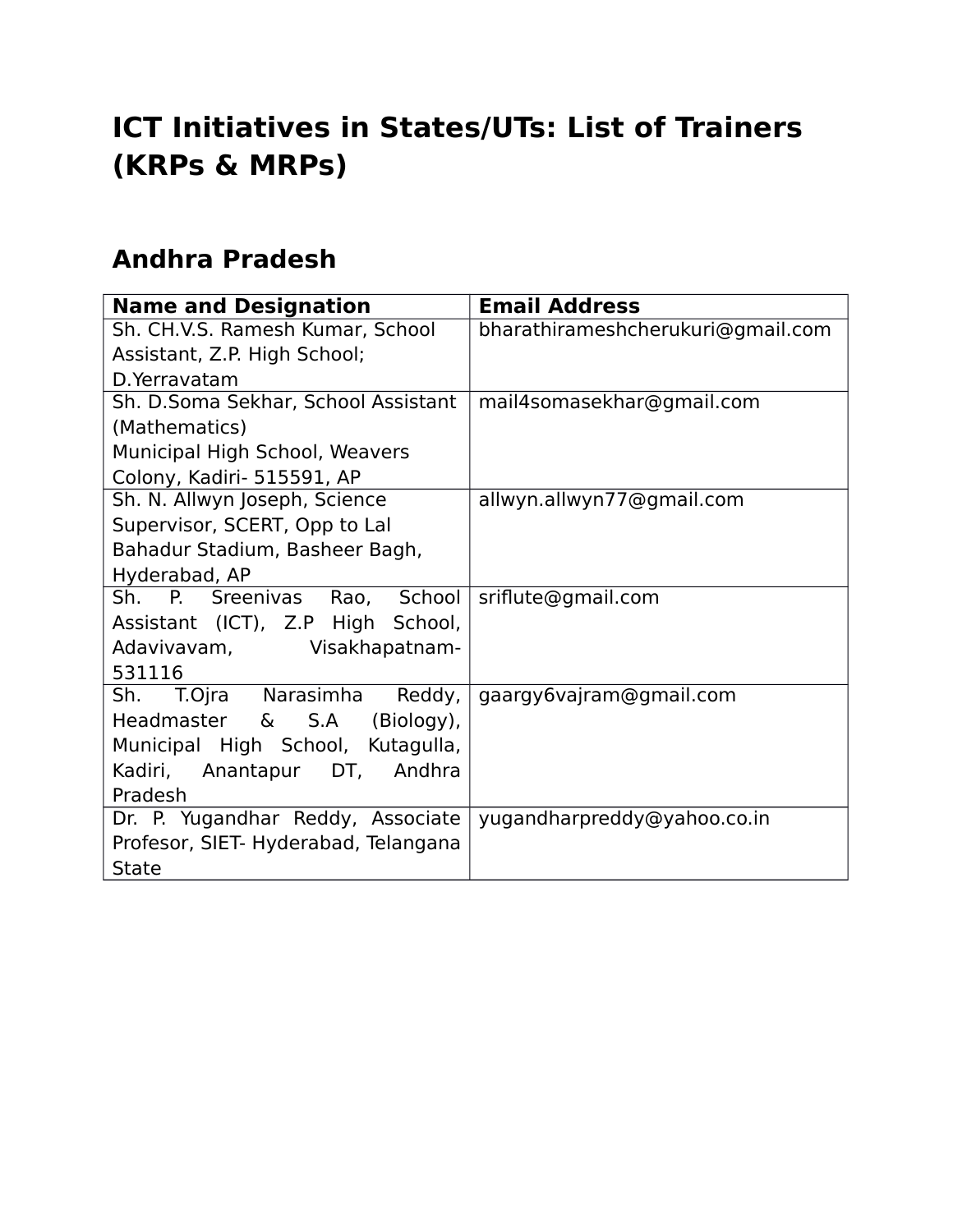#### **Assam**

| <b>Name and Designation</b>            | <b>Email Address</b>        |
|----------------------------------------|-----------------------------|
| Sh. Sanjib Kumar Kakoti                | skakoti01@gmail.com         |
| Reader, SCERT-Jorhat                   |                             |
| Sh. Nripen Saikia, Senior Lecturer     | msaikia34@gmail.com         |
| DIET-Dalgaon                           |                             |
| Karnel Leron, Lecturer                 | karnelteron@yahoo.com       |
| DIET-Dergaon, Distt- Golaghat, Assam   |                             |
| Netra Gogoi, Lecturer (Social Science) | netragogoi14@gmail.com      |
| DIET-Nalbari                           |                             |
| Lalita Bhuyan Deka, Lecturer (PSTE)    | lalitabhuyandeka@gmail.com  |
| DIET-Nalbari                           |                             |
| Sh. Himangshu Singha Roy, Lecturer     | himangshusingha3@gmail.com  |
| DIET-Goalpara                          |                             |
| Sh. Raju Baruah, Lecturer, Dept of     | rajubaruah71@gmail.com      |
| Educational Technology, DIET-Jorhat    |                             |
| Sh. Lakshmi Kanta Das, Lecturer        | daslakshmikanta@gmail.com   |
| (Science), SCERT-Assam                 |                             |
| Smt. Bandana Duari, Textbook &         | duaribandana64@gmail.com    |
| Curriculum Development & Training,     |                             |
| <b>SCERT-Assam</b>                     |                             |
| Sri. Rupnath Das, Sr. Lecturer, DIET-  | rupnathdaskalbari@gmail.com |
| Bongaigaon                             |                             |
| Sh. Tilak Goswami, Lecturer, DIET-     | tilakgoswami36@gmail.com    |
| Nagaon, Samaguri, Assam                |                             |
| Smt. Deepa Rani Gogoi, Lecturer        | deepamamu13@gmail.com       |
| (Mathematics),<br>DIET-Dibrugarh,      |                             |
| Chabua                                 |                             |
| Sh. Naba Kr Sarma, Lecturer, DIET-     | nabakumarsarma59@gmail.com  |
| Bongaigaon                             |                             |
| Smt. Himalinee Bezbaruah, Lecturer     | himalinee22@gmail.com       |
| (English) DIET-Kamrup, Mirza           |                             |
| Sh. Arup Deb, Lecturer (Teacher        | deb.arup9@gmail.com         |
| Educator) DIET-Dima Hasao              |                             |
| Sh. Sanjib Gogoi, Lecturer (Mass       | sanjibdiet@gmail.com        |
| Communication)<br>DIET-Morigaon,       |                             |
| Assam                                  |                             |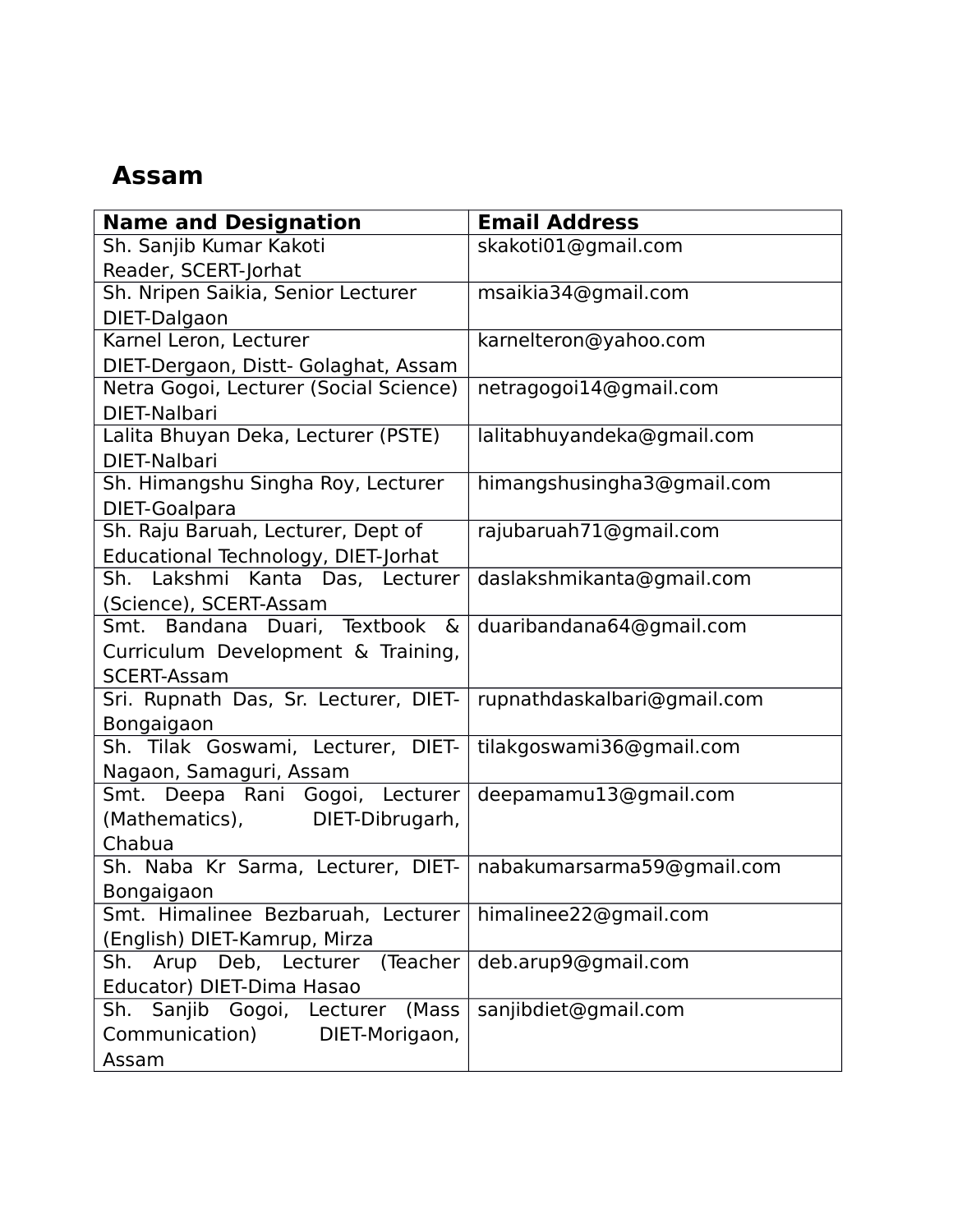## **Arunachal Pradesh**

| <b>Name and Designation</b>                                                | <b>Email Address</b>             |
|----------------------------------------------------------------------------|----------------------------------|
| Mr. Ved Ram Sharma, Asstt Director<br>(Science), SCERT-Itanagar, Arunachal | principalscertitanagar@gmail.com |
| Pradesh                                                                    |                                  |
| Mr. Biren Dutta, Principal                                                 | birenduttaprincipal@gmail.com    |
| DIET-Daporijo                                                              |                                  |
| Mr. Swarup Kumar Dey, Sr Lecturer,                                         | swarupkumar44@gmail.com          |
| DIET-Dirang, Arunachal Pradesh                                             |                                  |
| Mr. Badshah Singh, Lecturer (Social                                        | dietchanglang@gmail.com          |
| Science), DIET-Changlang, Arunachal                                        |                                  |
| Pradesh                                                                    |                                  |
| Mr. Biswanath Bhattacharya, Lecturer                                       | bnbhattacharya1963@gmail.com     |
| (Social Science), DIET-Roing, Arunachal                                    |                                  |
| Pradesh                                                                    |                                  |
| Mr. Ram Daras Singh, Post Graduate                                         | ramdarassingh@yahoo.in           |
| Teacher (Maths), Govt High Sr. Sec                                         |                                  |
| School, Naharlagun, Distt-Papumpare,                                       |                                  |
| Arunachal Pradesh                                                          |                                  |
| Mishra, Lecturer<br>Umesh<br>Mr.                                           | mishrau29@yahoo.com              |
| (Mathematics), DIET-Yachuli, Lower                                         |                                  |
| Sunsiri, Distt-Ziro, Arunachal Pradesh                                     |                                  |

## **Bihar**

| <b>Name and Designation</b>        | <b>Email Address</b>        |
|------------------------------------|-----------------------------|
| Sinha, Head of<br>Sh.<br>Ranjan    | anandranjansinha9@gmail.com |
| Department (ET), SCERT- Mahendru,  |                             |
| <b>Bihar</b>                       |                             |
| Sh. Gopikant Choudhary, Reader     | gopikantchy@hotmail.com     |
| (Language Dept), SCERT, Mahendru   |                             |
| Patna, Bihar                       |                             |
| Sh. Abhay Kumar Singh, Lecturer    | abhedu7@gmail.com           |
| (ET), College of Teacher Education |                             |
| (CTE), Saran, Chapra, Bihar        |                             |
|                                    |                             |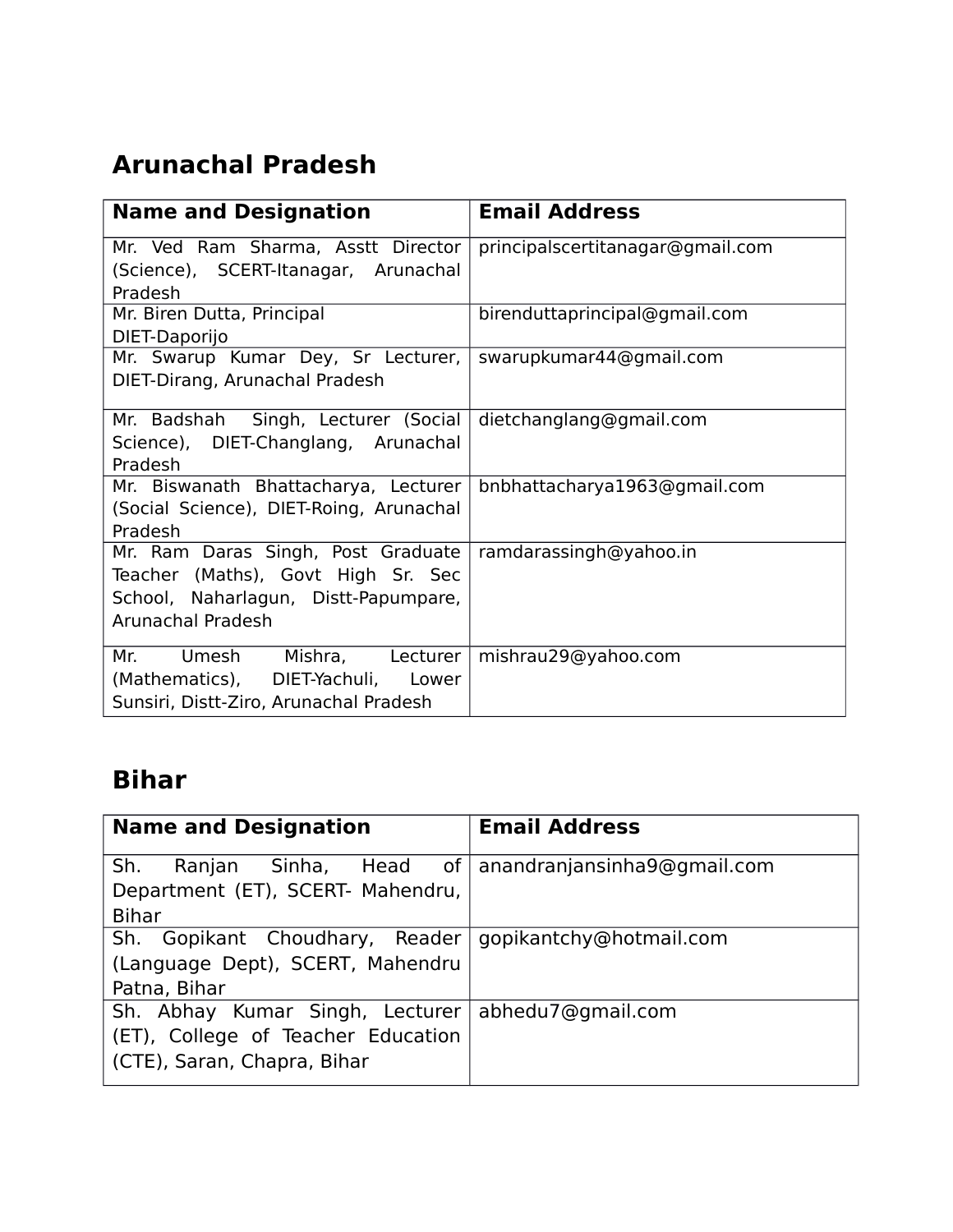| Sh. Janaki Raman, Lecturer, College   jankiraman17@gmail.com   |  |
|----------------------------------------------------------------|--|
| of Teacher Education, Samastipur,                              |  |
| <b>Bihar</b>                                                   |  |
| Sh. Rakesh Kumar, Lecturer, DIET-   kamarrakesh349@gmail.com   |  |
| Begusarai, Bihar                                               |  |
| Sh. Durgesh Kumar Chaturvedi, durgeshkchaturvedi1982@gmail.com |  |
| Teacher (Geography), Jay Prakash                               |  |
| High School, Kurkihar, Wazirganj,                              |  |
| Gaya, Bihar                                                    |  |

# **Chandigarh**

| <b>Name and Designation</b>                                                                                                                         | <b>Email Address</b>         |
|-----------------------------------------------------------------------------------------------------------------------------------------------------|------------------------------|
| <b>SCERT-</b><br>Bhanu Nandini,<br>Ms. The set of the set of the set of the set of the set of the set of the set of the set of the set of the set o | bhanunandini21@gmail.com     |
| Chandigarh, Sec-32                                                                                                                                  |                              |
| Mr. Raj Kumar, SCERT-Chandigarh                                                                                                                     | rajyadav2460@gmail.com       |
| Mr. Gajraj Singh, JBT- Govt High                                                                                                                    | gajraj79@gmail.com           |
| School, Sec-53 Chandigarh                                                                                                                           |                              |
| Mr. Surinder, Govt High School,                                                                                                                     | parmsunder@gmail.com         |
| Chandigarh                                                                                                                                          |                              |
| Mr. Bharat Bhushan, Govt High                                                                                                                       | bhushanbharat30@gmail.com    |
| School, Chandigarh                                                                                                                                  |                              |
| Mr. Ravi Jaiswal, Govt High School,                                                                                                                 | ravi.jaiswal1982@gmail.com   |
| Maloya Colony, Chandigarh                                                                                                                           |                              |
| Mr. Jeetender Kumar, Govt Model Sr.                                                                                                                 | jeetendrakumar1529@gmail.com |
| Sec School, Sec-22 A, Chandigarh                                                                                                                    |                              |
| Mr. Amit Kumar Sood, Govt Model Sr                                                                                                                  | amitkumarsood1979@gmail.com  |
| Sec School, Chandigarh                                                                                                                              |                              |

## **Delhi**

| <b>Name and Designation</b>                                 | <b>Email Address</b> |
|-------------------------------------------------------------|----------------------|
| Ms. Sapna Yadav, Sr. Lecturer (ET &   sapna.scert@gmail.com |                      |
| ICT, SCERT-New Delhi                                        |                      |
| Dr. Anamika Singh, Sr. Lecturer, anamika.talan@gmail.com    |                      |
| DIET-Moti Bagh                                              |                      |
| Sh. Mukesh Agarwal, Sr. Lecturer,   mka0411@gmail.com       |                      |
| DIET-Pitam Pura, New Delhi                                  |                      |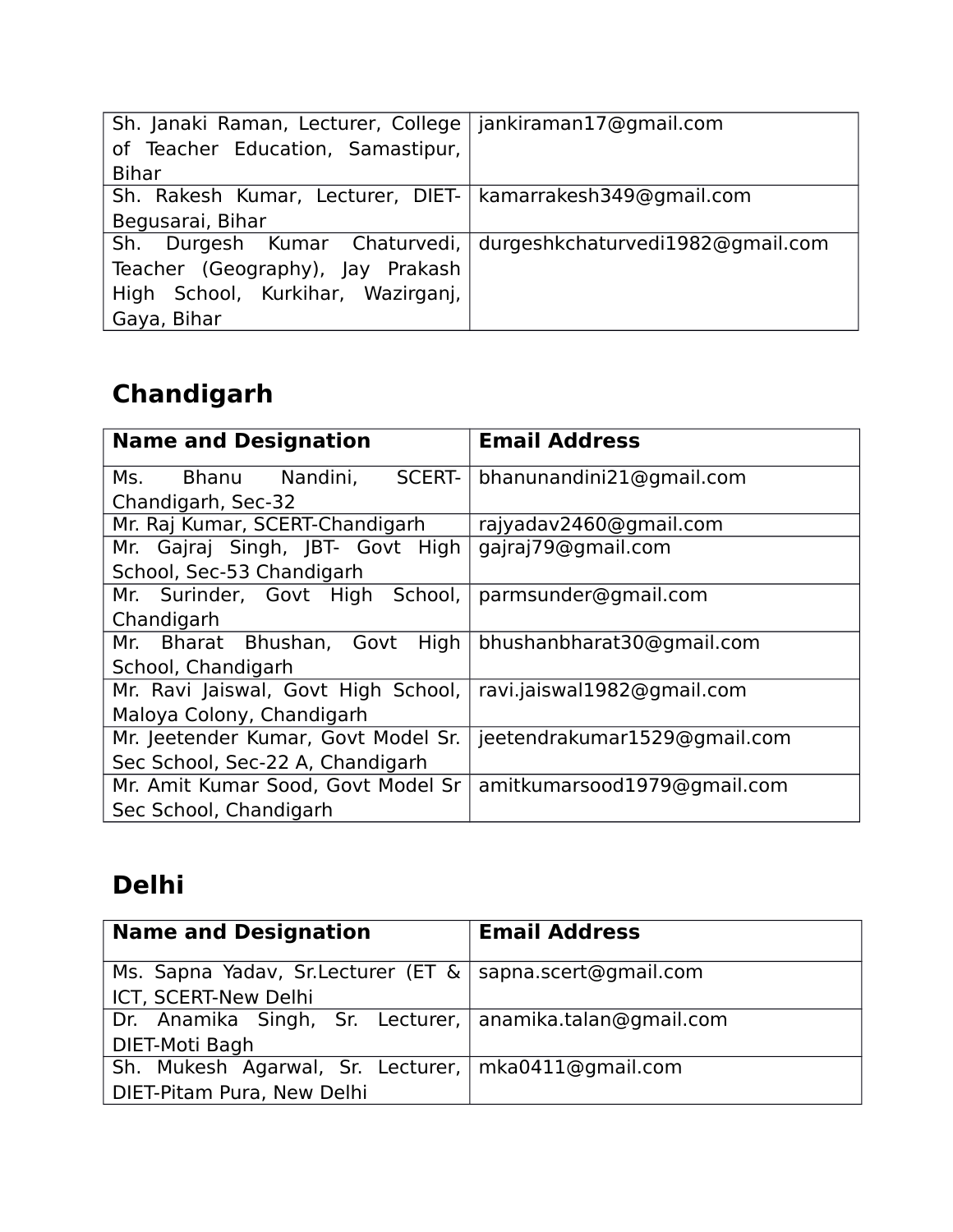| Dr. Bandita B. Mohanty, Sr. Lecturer,   banditab@gmail.com<br>DIET-Keshaw Puram, New<br>Delhi- |                               |
|------------------------------------------------------------------------------------------------|-------------------------------|
| 110035                                                                                         |                               |
| Sh. Sunil Kumar, Sr. Lecturer, DIET-                                                           | sktet2010@gmail.com           |
| Dilshad Garden, Delhi                                                                          |                               |
| Ms. Laxmi Dagar, Sr. Lecturer, DIET-                                                           | dietgh456@gmail.com           |
| Ghuman Hera, New Delhi-110073                                                                  |                               |
| Dr. Urvashi Gupta, Sr. Lecturer, DIET-                                                         | urvashig08@gmail.com          |
| Karkardooma-110092                                                                             |                               |
| Sh. Sanjay Kumar, Lecturer, SCERT                                                              | etscert@gmail.com             |
| Mr. Yogesh Kumar, Technician, DIET-                                                            | dietrajindernagar@yahoo.com   |
| Rajinder Nagar, New Delhi-110018                                                               | dietrajindernagar60@gmail.com |
| Mann, Lecturer (ET),<br>Divya<br>DIET-                                                         | divya mann3@gmail.com         |
| Keshav Puram, New Delhi                                                                        | divya mann@rocketmail.com     |

## **Daman & Diu**

| <b>Name and Designation</b>           | <b>Email Address</b>          |
|---------------------------------------|-------------------------------|
| Kshitija R.<br>Sharma, Teacher        | kshitija.sharma2000@gmail.com |
| (Chemistry), Govt Higher Sec School,  |                               |
| Bhimpore, Nani Daman-396210           |                               |
| Kalpesh S. arya, Asstt Teacher        | kapsyr@gmail.com              |
| (Statistics), Govt High School,       |                               |
| Varkund, Nani Daman-396210            |                               |
| Tushar D. Mehta, Asstt Teacher, Govt  | tushar2383@gmail.com          |
| High School, Dunetha, Nani Daman-     |                               |
| 396210                                |                               |
| Imtiyazali H. Momin, Asstt Teacher    | ghsdabhel@gmail.com           |
| (Science & Math), Govt High Sec       |                               |
| School, Dabhel, Nani Daman-396215     |                               |
| Vipul Kantilal Parmar, Asstt Teacher, | vipulp62@gmail.com            |
| Govt Higher Sec School-Vanakbara      |                               |
| (Girls)                               |                               |
| Premji Bamania,<br>Asstt<br>Naresh    | nareshdiu@gmail.com           |
| Teacher (Social Science, Economics    |                               |
| & Accountancy), Govt High Sec         |                               |
| School (Girls) Vanakbara, Daman &     |                               |
| Diu.                                  |                               |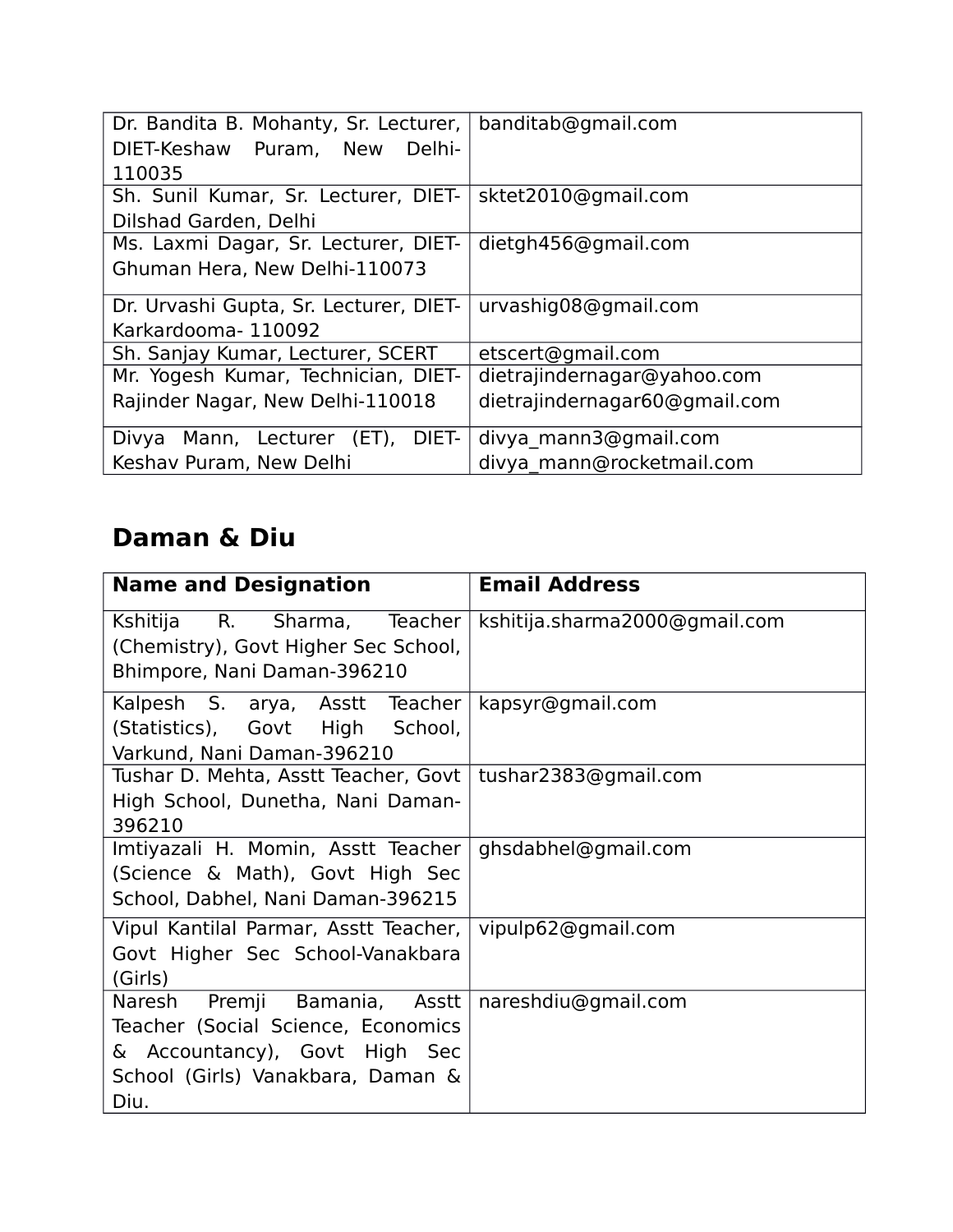# **Gujarat**

| <b>Name and Designation</b>                               | <b>Email Address</b>        |
|-----------------------------------------------------------|-----------------------------|
| Mr. Nilesh Chanpaneri, Sr Lecturer                        | nileshsoni2@gmail.com       |
| (Science)                                                 |                             |
| DIET-Amreli<br>Dr. Dhruv Pandya, Lecturer                 | dhruvpandya1980@gmail.com   |
| (Educational Technology)                                  |                             |
| DIET-Surendranagar                                        |                             |
|                                                           |                             |
| Mr. Nilesh Bathvara                                       | dietnavasari@yahoo.co.in    |
| Senior Lecturer (Social Studies)                          |                             |
| DIET-Navasari                                             |                             |
| Mr. Chetan Pancholi                                       |                             |
| Senior Lecturer (Science & Math)                          | chetanpancholi@yahoo.com    |
| DIET-Dang                                                 |                             |
|                                                           |                             |
| Kaushik<br>Technician<br>Oza<br>$\mathbf{I}_{\mathbf{r}}$ | kioamreli@yahoo.co.in       |
| (Electronics), GCERT, Sec-12, Vidya                       |                             |
| Bhawan, Gandhinagar, Gujarat                              |                             |
| Dr. upendra D. Mehta, Sr Lecturer                         | udm203@yahoo.com            |
| (ICT), DIET, R.G.T, B.ed College                          |                             |
| Campus, Porbander, Gujarat                                |                             |
| Vekariya Anil B, Lecturer (ICT), DIET-                    | vekariya anildiet@yahoo.com |
| Mehsana, Gujarat                                          |                             |
| Rathed Subhash Chandra Babulal,                           | subhashrathod71@gmail.com   |
| Principal, Sanganva Primary School,                       |                             |
| Teh-Lodhika, Distt-Rajkot, Gujarat                        |                             |
|                                                           |                             |
| Nilesh Kumar Chapaneri R, Senior                          | nileshsoni2@gmail.com       |
| Lecturer (Science &ICT) DIET- Amreli,                     |                             |
| Gujarat<br>Dr. Dgruv Pandya, Lecturer (ICT)               | dhruvpandya1980@gmail.com   |
| DIET- Surendra Nagar, Gujarat                             |                             |
|                                                           |                             |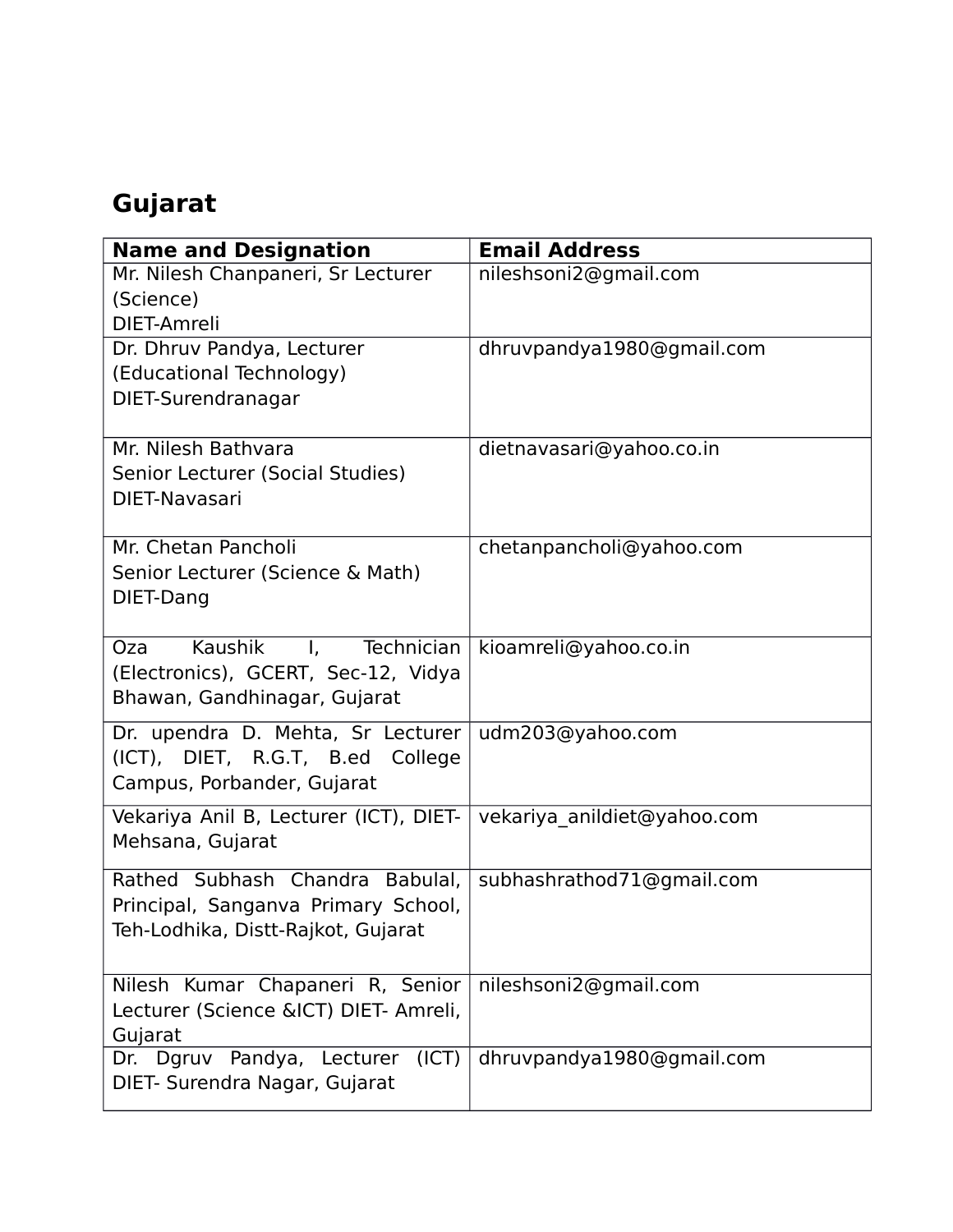| Chetan C. Pancholi, Senior Lecturer   chetanpancholi@yahoo.co.in, |                        |
|-------------------------------------------------------------------|------------------------|
| (Science) DIET-Dang, Gujarat                                      | dietwaghai@yahoo.co.in |

## **Haryana**

| <b>Name and Designation</b>         | <b>Email Address</b>        |
|-------------------------------------|-----------------------------|
| Manoj Kaushik                       | manoj kaushik6171@yahoo.com |
| Lecturer (Physics) SCERT-Haryana    |                             |
|                                     |                             |
| Nand Kishore Verma                  | ctbscert2015@gmail.com      |
| Lecturer (Mathematics)              |                             |
| <b>SCERT-Haryana</b>                |                             |
| Chitrgupt Goswami                   | cggscert@gmail.com          |
| Subject Expert (English)            |                             |
| <b>SCERT-Haryana</b>                |                             |
| Ankur Bhardwaj, Junior Programmer,  | bhardwaj12.ankur@gmail.com  |
| <b>SCERT-HR</b>                     |                             |
| Sh. Dhupender Singh                 | dhupenderberwal@gmail.com   |
| Lecturer (Hindi), DIET- Ding Sirsa, |                             |
| Haryana                             |                             |
| Sh. Vijay Prateek Dhankhar          | vijayprateek1971@gmail.com  |
| Lecturer (Physics), DIET- Madina    |                             |
| (Rohtak), Haryana                   |                             |
| Sh. Balbir Singh Poonia             | pooniabs001@gmail.com       |
| DIET-Haryana                        |                             |
| Sh. Deepak Kumar                    | dkharwal@gmail.com          |
| Lecturer (Psychology), DIET-Haryana |                             |
|                                     |                             |

# **Himachal Pradesh**

| <b>Name and Designation</b> | <b>Email Address</b>     |
|-----------------------------|--------------------------|
| Dr. Ashok Gautam            | ashokgautam001@gmail.com |
| Associate Professor         |                          |
| SCERT-Solan                 |                          |
| Mr. Rahul Dev Kaushal,      | rdkict@gmail.com         |
| Lecturer (Biology)          |                          |
| GSSS, Tee-Nurpur            |                          |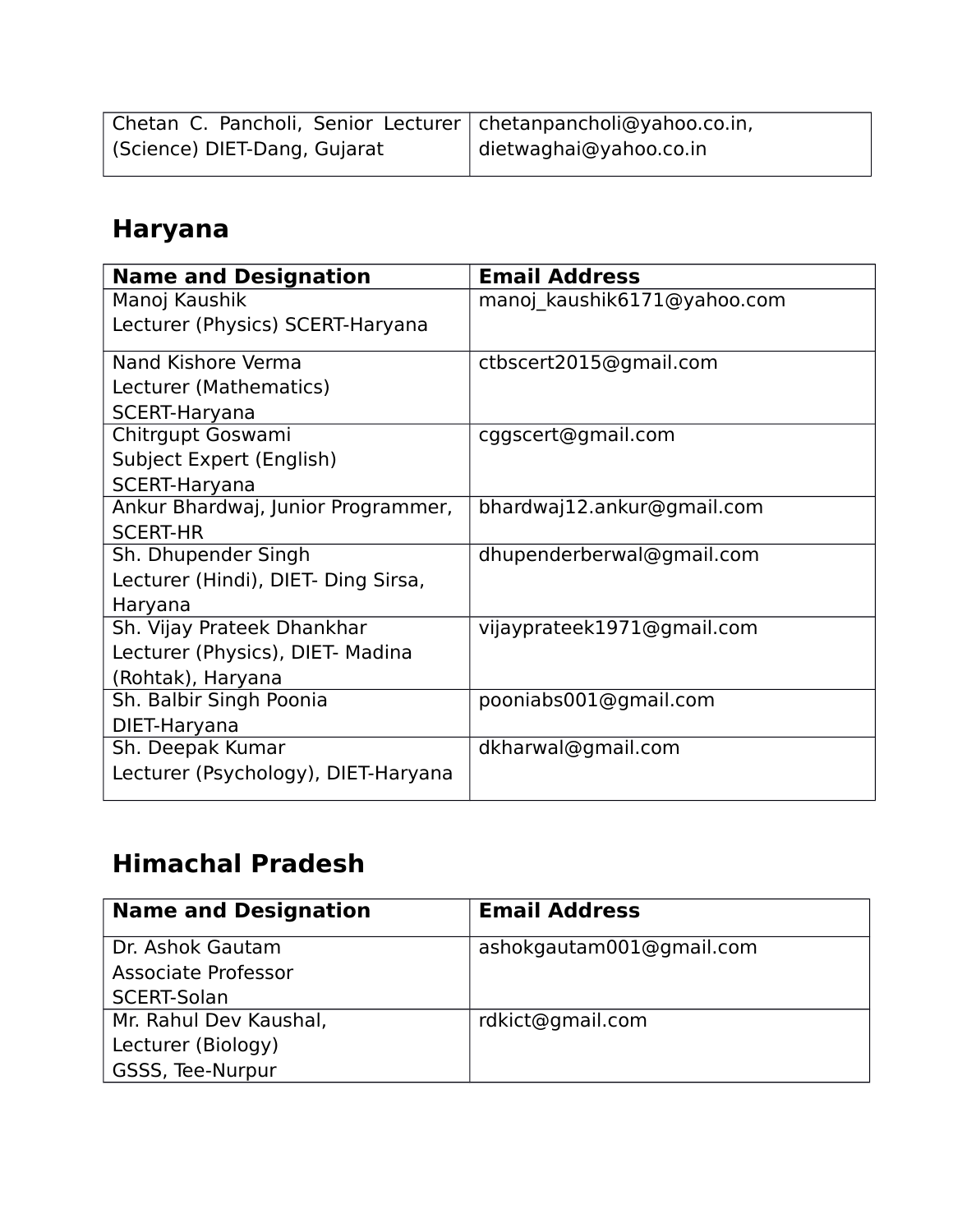| Mr. Raj Kumar Parashar             | raazsolan@gmail.com   |
|------------------------------------|-----------------------|
| Lecturer (Physics), Govt Sr. Sec   |                       |
| School- Oachghat, Solan            |                       |
| Mr. Ranbir Singh                   |                       |
| Lecturer (Physics), DIET-Bilaspur  |                       |
| Mr. Anil Kumar                     | akdreamika2@gmail.com |
| Trained Graduate Teacher           |                       |
| Govt High School-Dhamrol, Hamirpur |                       |
|                                    |                       |
| Mr. Satish Kumar Rana              | satisrana@gmail.com   |
| Lecturer (Mathematics)             |                       |
| SCERT-Solan                        |                       |
|                                    |                       |

# **Jharkhand**

| <b>Name and Designation</b>                                                                                                                         | <b>Email Address</b>      |
|-----------------------------------------------------------------------------------------------------------------------------------------------------|---------------------------|
| Nasim Ahmed, Teacher (Science),   nsmahmad70@gmail.com<br>Govt Middle School, Bariyatu. Doctor<br>Colony,<br>PS-<br>Bariyatu, Ranchi,<br>Jharkhand. |                           |
| Krishna Kumar Vishwakarma, asstt<br>Teacher, Govt Upper Middle School,<br>Janakel, Lapung, Ranchi, Jharkhand                                        | krishna161166@gmail.com   |
| Kumar<br>Sharma, Asstt<br>Pramod<br>Teacher, Govt Upgd Middle School,<br>Lodambera, PS- Burmu, Distt-Ranchi,<br><b>Iharkhand</b>                    | pramodsharma108@gmail.com |
| Shankar Prasad, (Senior<br>Rama<br>Teacher (Maths & Science), Govt<br>Middle School, Makka, Burmu, Distt-<br>Ranchi, Jharkhand                      | ramashankar.mt@gmail.com  |
| Kiran Kumari, (Asstt Teacher (Trained<br>Graduate Teacher (Science), G.M.S.<br>Lalgutuwa, Nagri, Ranchi, Jharkhand                                  | shikha.princy00@gmail.com |
| Mishra, Asstt<br>Preeti<br>Teacher<br>(Science) Middle School, Angardiha,<br>Kumardungi,<br>W.Singhbhum,<br><b>Jharkhand</b>                        | preetiheaven01@gmail.com  |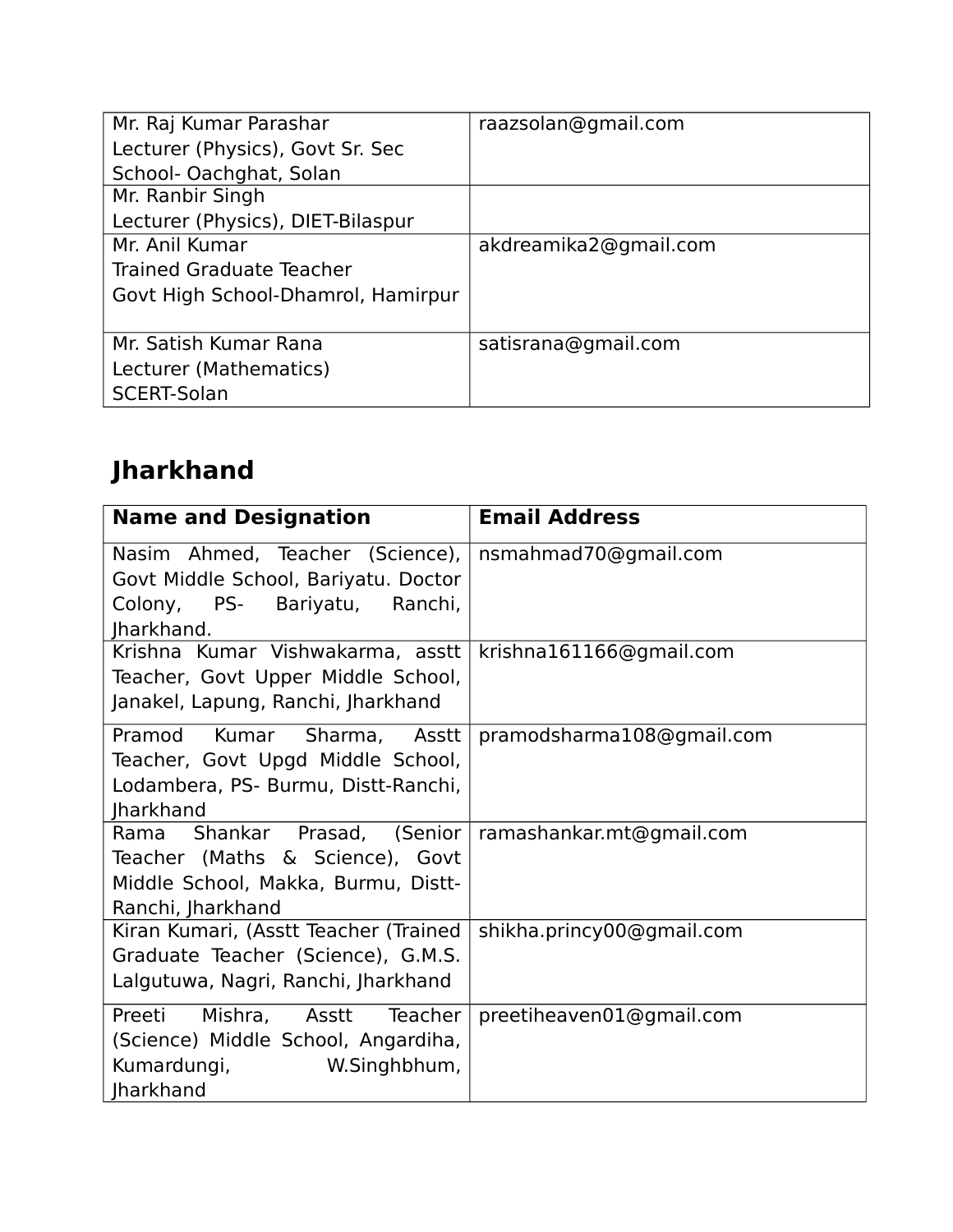| Shweta Sharma, Asstt Teacher   sharmashwetz@gmail.com<br>(English Language), M.S Vivekanand,<br>Ambedkar<br>Nagar, Deoghar, |                          |
|-----------------------------------------------------------------------------------------------------------------------------|--------------------------|
| <b>Iharkhand</b>                                                                                                            |                          |
| Rakesh Ranjan, Asstt Teacher, Middle<br>School, Bariyath Ichak, Hazaribagh,<br><b>Iharkhand</b>                             | rranjan1234575@gmail.com |
| Keertiwas Kumar, Coordinator, E.L.T.I                                                                                       | www.keerti@gmail.com,    |
| Jharkhand, DIET-Campus, Ratu                                                                                                | keertiwas@gmail.com      |
| Ranchi, Jharkhand                                                                                                           |                          |
| Ms. Anju Kumari, Asstt Teacher<br>(Biology), B.P.M +2, High School,<br>Burmamines, Jamshedpur, Jharkhand                    | anjusurtaal@gmail.com    |
| Dr. Rashmi Singh, Asstt Teacher,<br>G.N.M (+2) School, Katrasgarh,<br>Dhanbad, Jharkhand                                    | rashmisinghdon@gmail.com |

# **Jammu & Kashmir**

| <b>Name and Designation</b>          | <b>Email Address</b>             |
|--------------------------------------|----------------------------------|
| Sh. Pritam Singh, Sr Lecturer        | spritam497@gmail.com,            |
| (Physics)                            | pritam1660@yahoo.com             |
| Govt High Sec School, Gandhi Nagar,  |                                  |
| Jammu                                |                                  |
| Sh. Daulat Ram Sharma, Lecturer      |                                  |
| (Hindi)Research Officer, SIE-Jammu   |                                  |
| Sh. Karan Maini, Lecturer (Political | Maini.karan@gmail.com            |
| Science), Directorate of School      |                                  |
| Education, Jammu                     |                                  |
| Sh. Akash Khajuria                   | khajuria.akashkhajuria@gmail.com |
| Teacher (Computer Science), SIE-     |                                  |
| Jammu                                |                                  |
| Dr. Arif Jan, J&K State Board of     | jaanaarif@gmail.com              |
| School Education, Bemina, Srinagar   |                                  |
| Dr. Yasir Hamid Sirwal, K7K Board of | dryasirsirwal@gmail.com          |
| School Education, Rihari Colony,     |                                  |
| Jammu                                |                                  |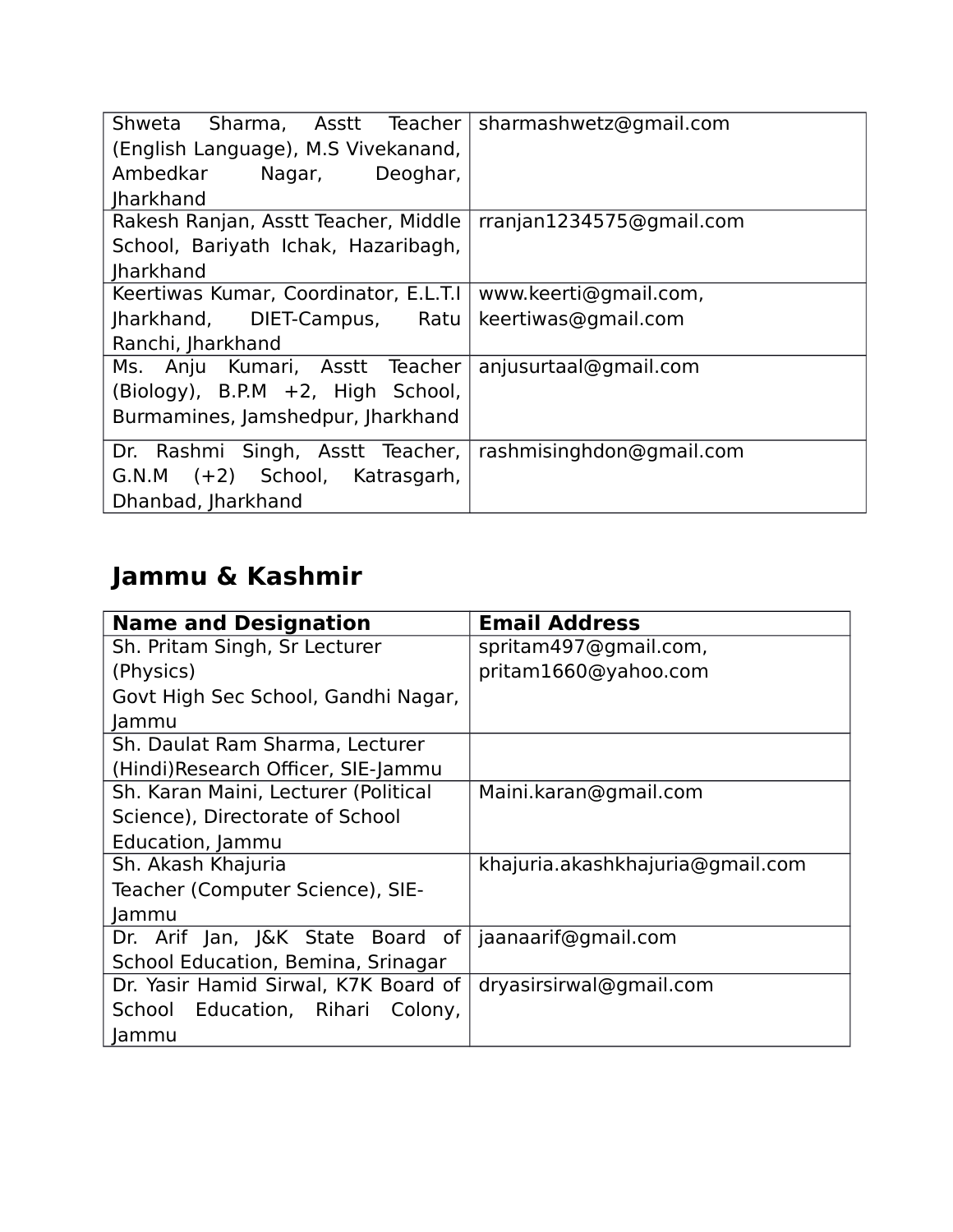## **Kerala**

| <b>Name of the Participants</b>         | <b>Email Address</b>        |
|-----------------------------------------|-----------------------------|
| Dr. Safeenudeen.A                       | safeenudeenscert@gmail.com  |
| Research Officer,                       |                             |
| <b>SCERT-Kerala</b>                     |                             |
| Smt. Jancy Rani A.K                     | akjancyrani@gmail.com       |
| Research Officer, SCERT-Kerala          |                             |
| Sh. Ratheesh Kaliyadan, HSST            | ratheeshkaliyadan@gmail.com |
| Journalism, Govt Girls Higher Sec       |                             |
| School- Thalassery, Kannur, Kerala      |                             |
| Sh. Devarajan G                         | devparur@gmail.com          |
| <b>Master Trainee</b>                   |                             |
| IT@school, Ernakulam                    |                             |
| Sh. Sabarish.K, Master Trainer          | ksabarish@gmail.com         |
| District Project Officer, IT@school     |                             |
| Project, Malappuram, Kerala             |                             |
| Sh. Jayarajan. V.V                      | jayarajanvv@gmail.com       |
| Master Trainer, IT@school Project,      |                             |
| District Project Officer, G.V.H.S.S     |                             |
| Kannur Compound, Kannur, Kerala         |                             |
| Sh. Rajesh K.O                          | rajeshkurisinkal@gmail.com  |
| IT@school Project, HAS Physical         |                             |
| Science, Govt High School-              |                             |
| Mannanchery, Cherthala, Alappuzha       |                             |
| Byju. K                                 | byjumster@gmail.com         |
| Master Trainer, IT@school Project,      |                             |
| <b>SCERT Building,</b>                  |                             |
| Thiruvananthapuram, Kerala              |                             |
| Sh. Reeja. M                            | reejampo@gmail.com          |
| Lecturer, DIET-Thiruvananthapuram,      |                             |
| Kerala                                  |                             |
| Sh. Jabir. K                            | kjabir@gmail.com            |
| GVHSS, Mogral, Kasaragod, Kerala        |                             |
| Mrs.<br>Fousia<br>Azad, Chairperson,    | keralavikas@gmail.com       |
| Vikas<br>Thrissur-<br>Kerala<br>Kendra, |                             |
| 680026                                  |                             |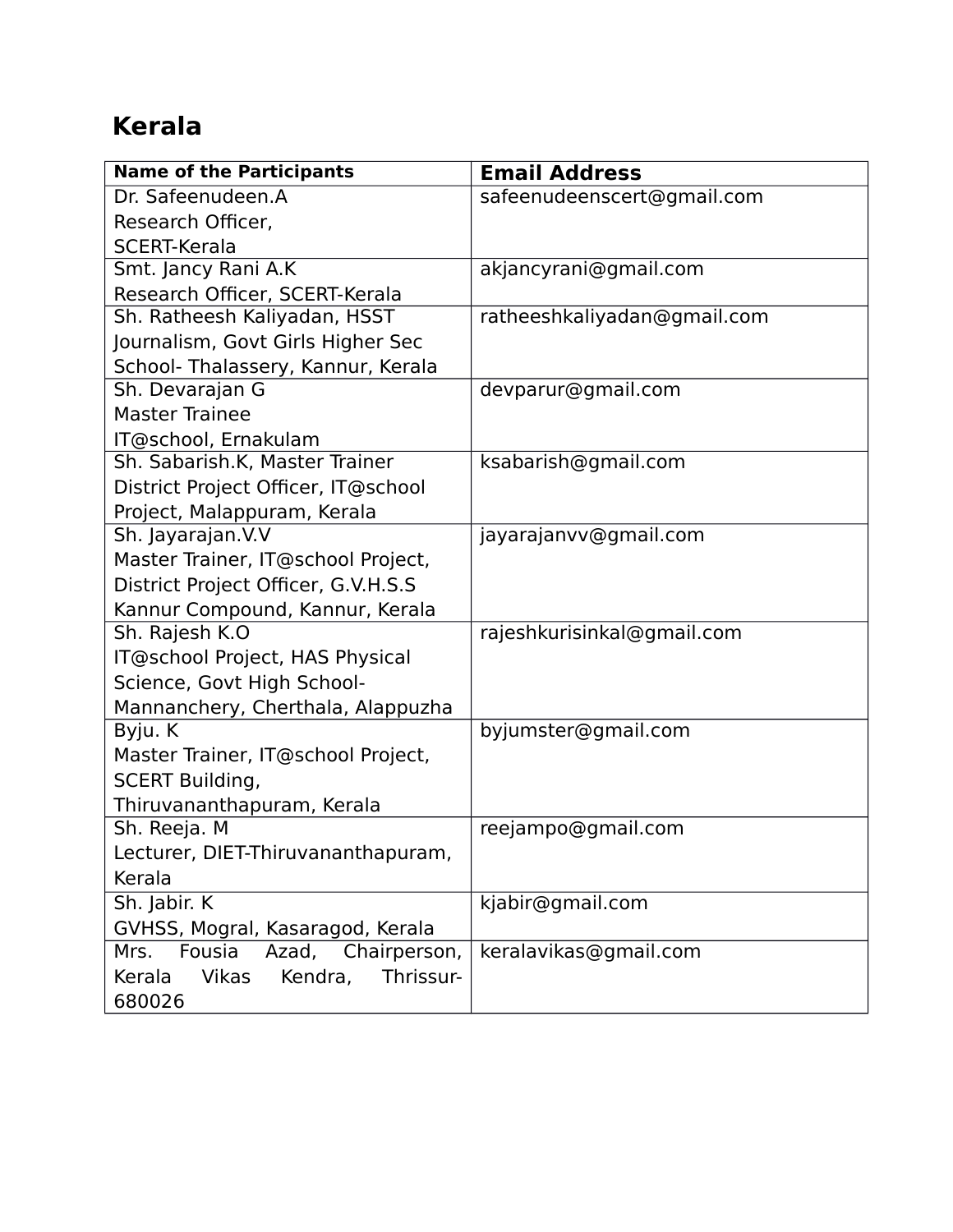#### **Karnataka**

| <b>Name and Designation</b>                                                                                                                                    | <b>Email Address</b>          |
|----------------------------------------------------------------------------------------------------------------------------------------------------------------|-------------------------------|
| Smt. V.S. Geetha, Deputy Director<br>Karnataka School Quality<br>Assessment & Accreditials Council,<br>KSEEB Malleswaram, Bengaluru                            | gitavsg@gmail.com             |
| Sri. M.N. Katti, Educational Officer<br>Department of Pre-University<br><b>Education, Bengaluru</b>                                                            | mn.katti@yahoo.in             |
| Smt. Jayalakshmi C.D. Assistant<br><b>Director</b><br>Karnataka Textbook Society,<br>Hosakerchally, Banashankari 3rd<br>Stage, 100 Ft Ring Road, Bengaluru     | jayacd1974@gmail.com          |
| Smt. Vijaya M. Kulakarni, Assistant<br><b>Director</b><br>Karnataka Textbook Society,<br>Hosakerchally, Banashankari 3rd<br>Stage, 100 Ft Ring Road, Bengaluru | vkadpiktbs@gmail.com          |
| Suma B.K, Junior Programme Officer<br>(Trainings), SPD, RMSA&SSA, New<br>Annex Biulding, Nrupatunga Road,<br>K.R Circle, Bangalore- 560001,<br>Karnataka       | suma23bkg@gmail.com           |
| Sri. Sreenivasa Reddy<br>Vice Principal, DIET-Ballari,<br>Karnataka                                                                                            | sreenivasareddy1997@gmail.com |
| Smt. Shobha S.M<br>ADPI-DSERT, Bengaluru                                                                                                                       | shobharmuni@gmail.com         |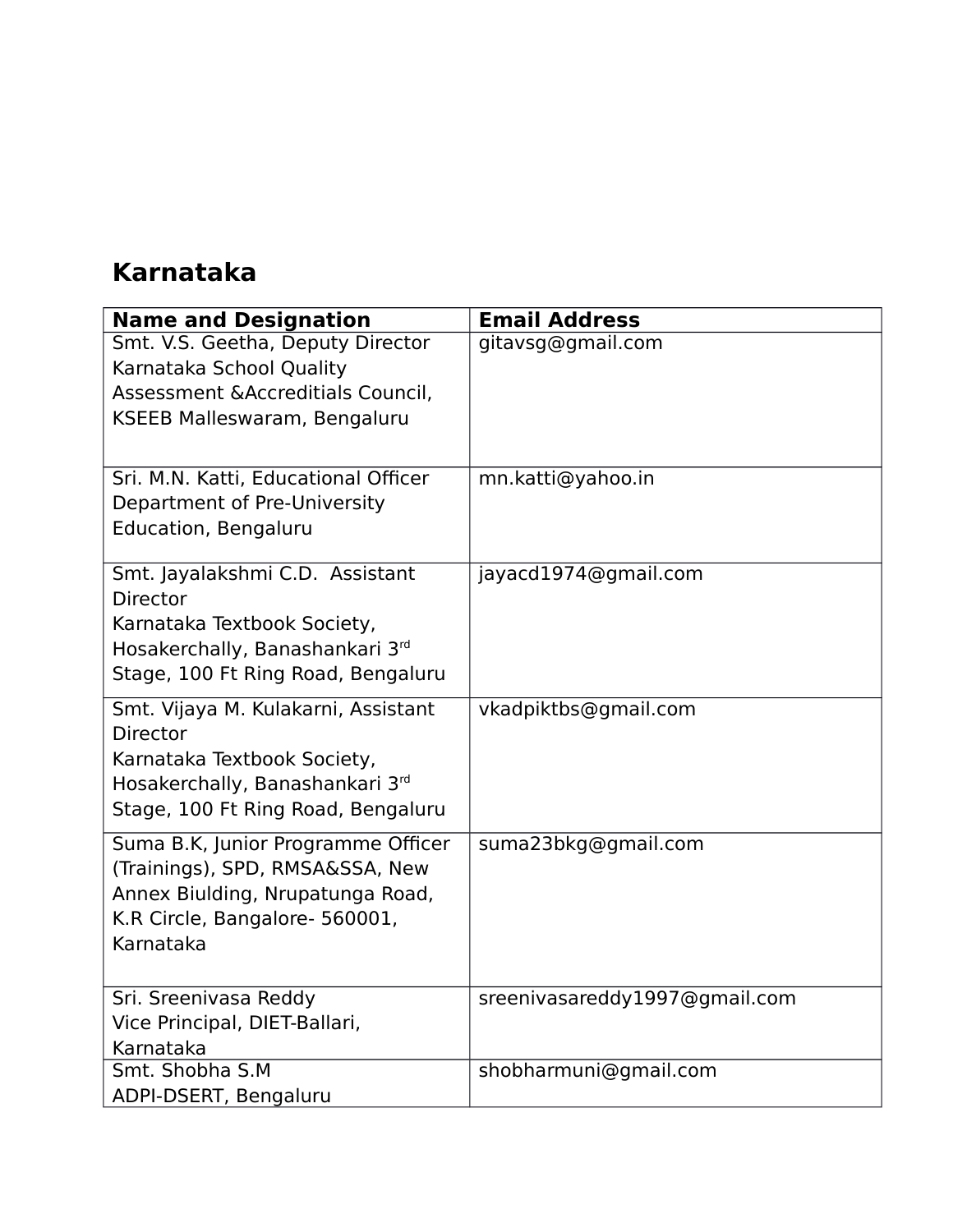| Sri. Vedamurthy.C                    | vedamurthy99@gmail.com |
|--------------------------------------|------------------------|
| Lecturer, DIET-Madhugiri, Karnataka  |                        |
| Sh. Rajashekhar Patil, Science       | rajusa08@gmail.com     |
| Teacher, Govt Higher Primary School, |                        |
| Kamsagara, Kanakapura Taluk          |                        |
| Ramanagar District                   |                        |
| Sh. Shambhuligaiah. K                | kshambhu@gmail.com     |
| <b>Cluster Resource Person</b>       |                        |
| Mastenahally Cluster, Srinivaspur    |                        |
| Taluk, Kolar District                |                        |
|                                      |                        |

# **Madhya Pradesh**

| <b>Name and Designation</b>        | <b>Email Address</b>     |
|------------------------------------|--------------------------|
| Sh. Rohit Jain, IT Consultant      | rohit.jain@mapit.gov.in  |
| B-Wing, Pustak Bhawan, Arera High, |                          |
| <b>Bhopal</b>                      |                          |
| Sh. Arun Bhargava, Senior Lecturer | bhargavaarun14@gmail.com |
| Sh. Rajya Shiksha Kendra, Pustak   |                          |
| Bhawan, Arera Hills, Bhopal        |                          |
| Sh. Vaibhav Shrivastava,           | vaibhavrsk@gmail.com     |
| Programmer                         |                          |
| Rajya Shiksha Kendra, Pustak       |                          |
| Bhawan, Arera Hills, Bhopal        |                          |

#### **Mani Pur**

| <b>Name and Designation</b>            | <b>Email Address</b>       |
|----------------------------------------|----------------------------|
| Sh. S. Jitelal Sharma                  | jitelalsharma@gmail.com    |
| Under Secretary (Academics)            |                            |
| Board of Secondary Education,          |                            |
| Imphal West, Manipur,                  |                            |
| Sh. Khulem Ashok Kumar, Project        | akhulem@yahoo.com          |
| Officer (NFE), Directorate of SCERT-   |                            |
| Manipur                                |                            |
| Gambhir<br>Singh,<br>Lecturer          | gambhir lukram@yahoo.co.in |
| Science)<br>DIET-Im-<br>(Environmental |                            |
| phal, D.M. College Campus, Imphal      |                            |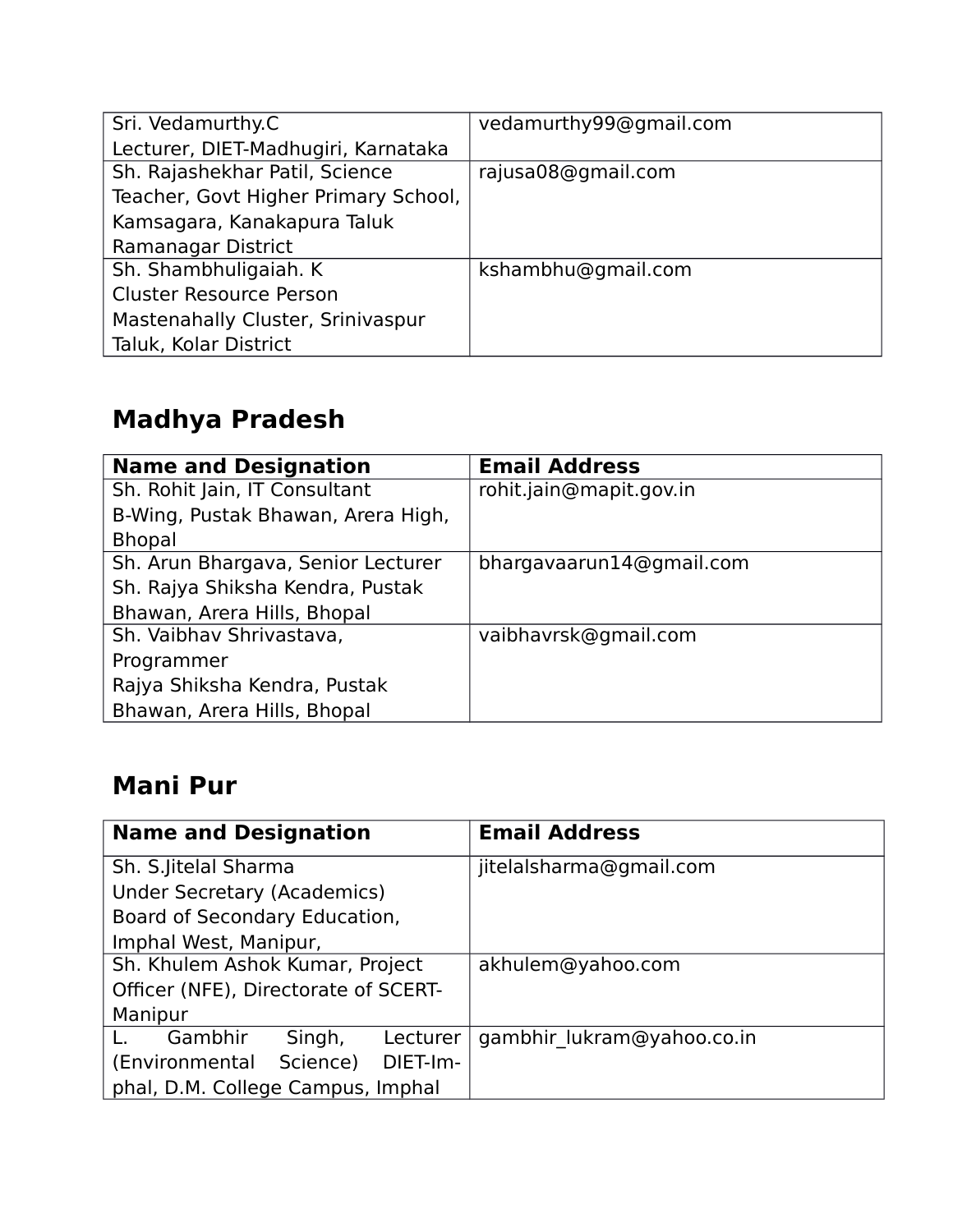| R.K. Shashiranjan Singh, Lecturer   rkss10091970@gmail.com |                         |
|------------------------------------------------------------|-------------------------|
| (Education) DIET-Imphal, D.M Collge                        |                         |
| Campus, Imphal, Manipur                                    |                         |
| Naorem Santa Devi, Lecturer                                | naoremsanta@gmail.com   |
| (Science) DIET-Senapati, Manipur                           |                         |
| Laimujam Bimolini Devi, Lecturer                           | bemlie.l@gmail.com      |
| (IFIIC) DIET-Kakching, Manipur                             |                         |
| Chirom Jotin Singh, Lecturer   Jotinchirom4@gmail.com      |                         |
| (Computer Science), Wangoi Hr. Sec                         |                         |
| School, Wangoi, Manipur                                    |                         |
| Langpoklarpam Hector Kumar, hectorlang@gmail.com           |                         |
| Lecturer, Ram Lal Paul Higher Sec                          |                         |
| School, Keishamthong, Top Leirak,                          |                         |
| Imphal, Manipur                                            |                         |
| Sh. S. Jitelal Sharma, Under Secretary                     | jitelalsharma@gmail.com |
| (Academics) Board of Secondary                             |                         |
| Education, Imphal West, Manipur                            |                         |

#### **Mizoram**

| <b>Name and Designation</b>           | <b>Email Address</b>     |
|---------------------------------------|--------------------------|
| M.C. Lalthankima, Deputy Director     | lalthankimamc@gmail.com  |
| <b>SCERT-Chaltang, Aizwal Mizoram</b> |                          |
| Lalrinpuii, Audio Producer, ICT Cell  | lalrinpuii0016@gmail.com |
| <b>SCERT-Aizwal, Mizoram</b>          |                          |
| Lalbiakchhungi, Sound Recordist, ICT  | bch9984@gmail.com        |
| <b>SCERT-Aizwal, Mizoram</b>          |                          |
| Albert Lalchhanhima, Teacher          | albertk180@gmail.com     |
| (Computer)                            |                          |
| <b>SCERT-Mizoram</b>                  |                          |
| Ms. Lalduhawmi Thomte,<br>Tutor,      | awmithomte@gmail.com     |
| <b>SCERT-Aizawl, Mizoram</b>          |                          |
| Mr. Samuel Lalmalsawma Sailo,         | samuell.sailo@gmail.com  |
| Technical Officer (ICT & EduSat),     |                          |
| <b>SCERT-Mizoram</b>                  |                          |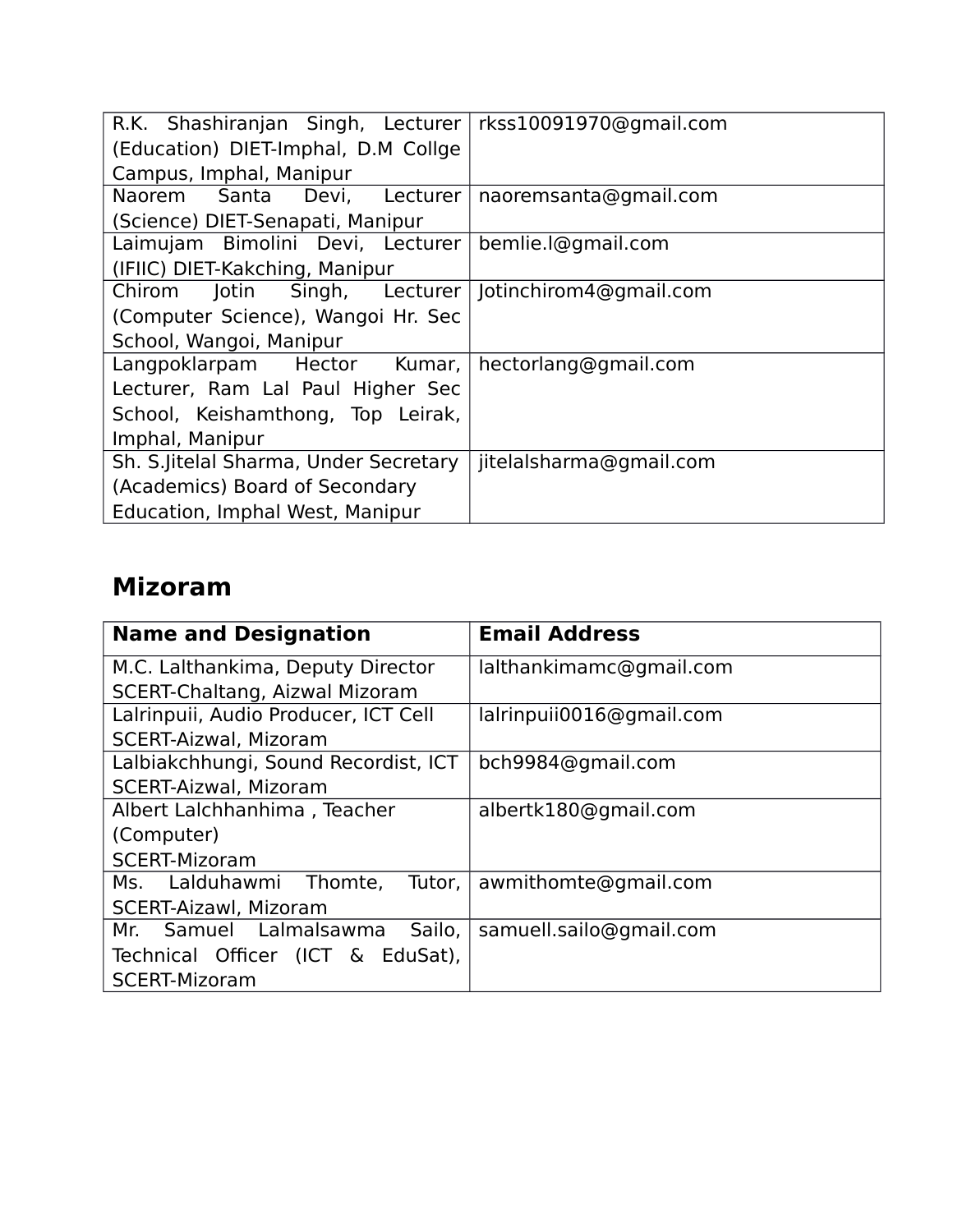#### **Maharashtra**

| <b>Name and Designation</b>                     | <b>Email Address</b>       |
|-------------------------------------------------|----------------------------|
| Ranjitsinh Mahadeo<br>Disala,<br>Asstt          | onlyranjitsinh@gmail.com   |
| Teacher, Z.P. School, Paritewadi, The-          |                            |
| Madha, Distt- Solapur, Maharashtra              |                            |
| Santosh vanketrao Kendre, R.Z. P                | yashkenfre6@gmail.com      |
| School, Jambhulmal, Tal- Mangaon,               |                            |
| Distt- Raigad, Maharashtra.                     |                            |
| Shankar Vibhule, Z.P<br>Nagnath                 | what9423@gmail.com         |
| School, Kambhuldara, Po- Waki BK,               |                            |
| Tal- Khed, Dist-Pune, Maharashtra.              |                            |
| Gajanan Pandurang Waghmare, Astt                | gajananw3@gmail.com        |
| Teacher, Z. P. Upper Primary School,            |                            |
| Nandgaon Teh- Moudu, Distt-Nagpur,              |                            |
| Maharashtra                                     |                            |
| Waghchaure, ZPPS<br>Atul Shivaji                | wakchaureatul@gmail.com    |
| Male, Post-Male,<br>Sathepada<br>Teh-           |                            |
| Vikramgad, Distt- Palghar                       |                            |
| Sunil Gangaram Aloorkar, Asstt                  | sunil@zpguruji.com         |
| Teacher, ZPPS Hingani Teh-Biloli,               |                            |
| Distt- Nanded, Maharashtra                      |                            |
| Sandeep Balbhim Waghmore, Asstt                 | sandeepwaghmore@gmail.com  |
| Teacher, Pimpri Chinchwad Municipal             |                            |
| Corporation School, Kharalwadi Girls,           |                            |
| Pimpri, Pune-411018, Maharashtra                |                            |
| Sachin<br>Vasantrao<br>Kondekar,                | s kondekar2006@yahoo.co.in |
| Z.P.Primary School, Wadala, Distt-              |                            |
| Wardha, Maharashtra                             |                            |
| Shahaji Lokhande,<br>Asstt  <br>Mahesh          | maheshslokhande@gmail.com  |
| Teacher, Z.P School Shindemala                  |                            |
| (Sharadnagar), Teh-Karad,<br>Distt-             |                            |
| Satara, Maharashtra                             |                            |
| Sunil<br>Asst<br>Teacher,<br>Dhage,             | sunilpdhage@gmail.com      |
| Hambirrao K. Moze Primary School,               |                            |
| <b>PMC</b><br>No-102,<br>School,<br><b>Boys</b> |                            |
| Chandannagar, Pune-411014                       |                            |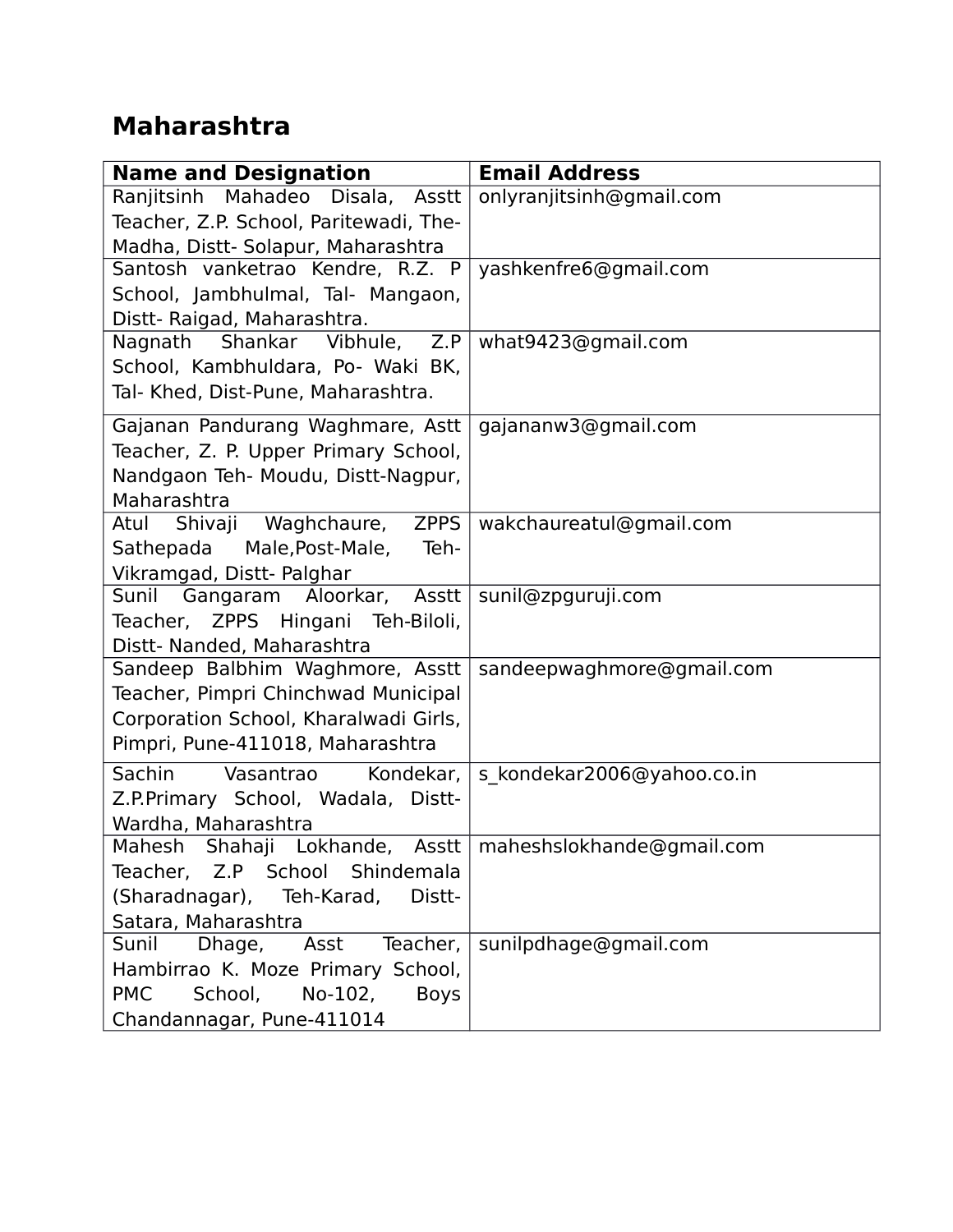# **Meghalya**

| <b>Name and Designation</b>          | <b>Email Address</b>  |
|--------------------------------------|-----------------------|
| Rickas D Shira, Lecturer             | rickasshira@gmail.com |
| DIET-Meghalaya                       |                       |
| Ialamlang Mawthoh, Assistant         | ialamlang@gmail.com   |
| Teacher (Computer), Shillong Public  |                       |
| School, Laitumkhrah, Shillong,       |                       |
| Meghalaya                            |                       |
| Mr. Blizzard R Marak, Joint Director | blizzmarak@gmail.com  |
| IT & Management, Meghalaya Board     |                       |
| of School Education, Tura West Garo  |                       |
| Hills, Meghalaya                     |                       |

## **Odisha**

| <b>Name and Designation</b>                                     | <b>Email Address</b>        |
|-----------------------------------------------------------------|-----------------------------|
| Dr. Nibedita Nayak, Deputy Director                             | nibeditanayak1962@gmail.com |
| (Academics), TE and<br>SCERT,                                   |                             |
| Bhubaneswar                                                     |                             |
| Dr. Minakshi Das                                                | minakhidas40@gmail.com      |
| Academic Officer, Board<br>0f                                   |                             |
| Secondary Education,<br>Odisha,                                 |                             |
| Bajrakabati, Cuttack                                            |                             |
| Dr. Lalindra Amat, Senior Lecturer,                             | lalindraamat18@gmail.com    |
| ELTI, Maitri Vihar, Chandrasekharpur,                           |                             |
| Bhubaneswar, Odisha                                             |                             |
| Sh. Prasantha Kumar Rath, Assistant                             | Rprasant2007@gmail.com      |
| Director, OPEPA- Sikhya Sondha,                                 |                             |
| Unit-V, Bhubaneswar, Odisha                                     |                             |
| Sh. Tapas Kumar Nayak, Assistant   tapasnayak24@gmail.com       |                             |
| Director, TE & SCERT                                            |                             |
| Ms. Lipika Sahoo, Sr Teacher lipikaodisha@gmail.com             |                             |
| Educator, DIET-Khurda                                           |                             |
| Sh. Debadatta Mishra, Production   mishra.debadatta58@gmail.com |                             |
| Officer, TBPM, Bhubaneswar                                      |                             |
| Sh. Achyuta Nanda<br>Gir,                                       | angiri500@gmail.com         |
| Demonstrator, ET                                                |                             |
| Directorate of Teacher Education &                              |                             |
| <b>SCERT</b>                                                    |                             |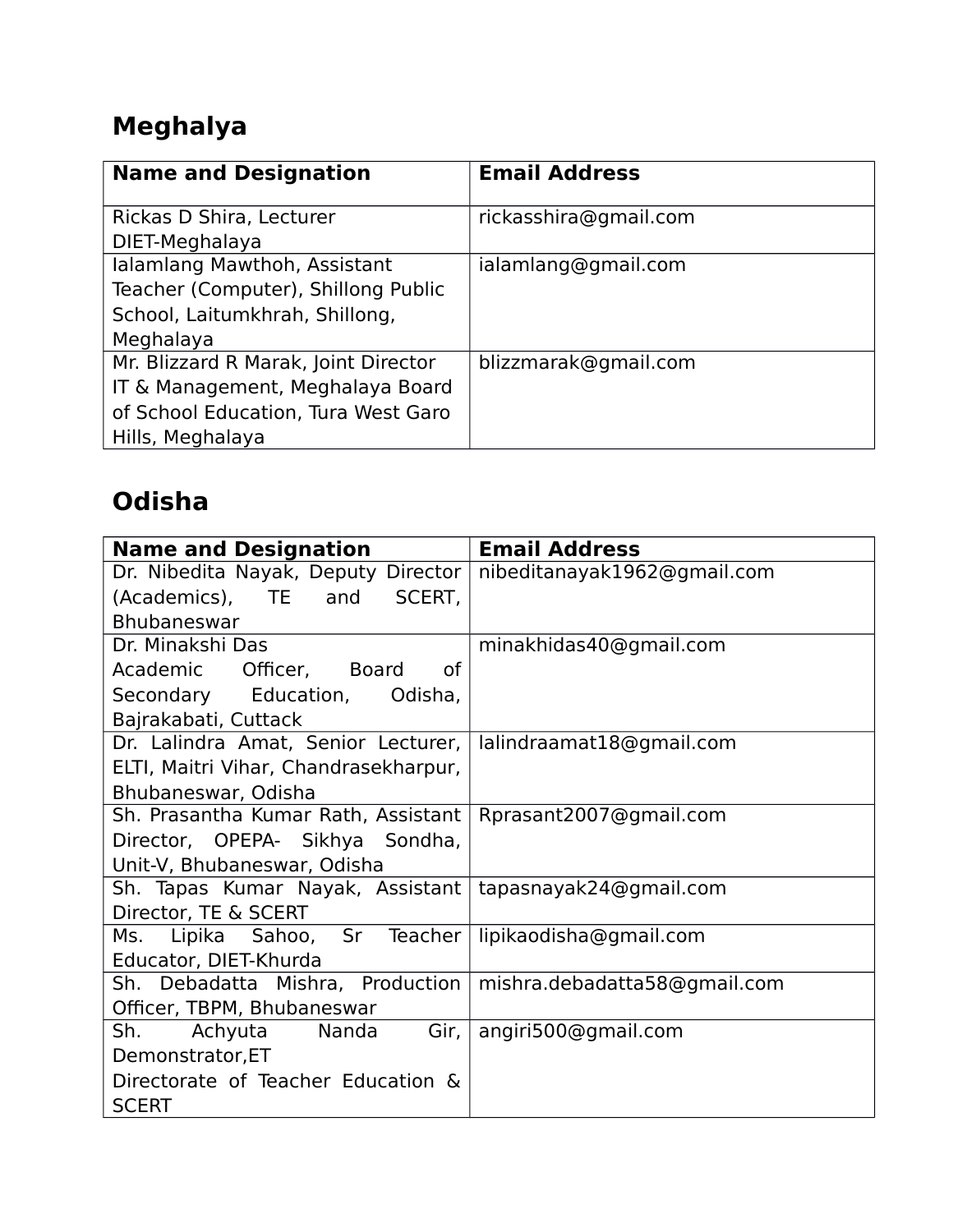| Sh. Chinmoy Kumar Das                  | chinumiku@gmail.com            |
|----------------------------------------|--------------------------------|
| Technical Assistant, TE & SCERT        |                                |
| Deepak Das, Guidance<br>Sh.            | ddas3650@gmail.com             |
| Counsellor & In-charge ET-ICT Cell,    |                                |
| <b>TE &amp; SCERT</b>                  |                                |
| Dr. Snigdha Mishra, Deputy Director,   | snigdhamishra63@gmail.com      |
| DTE & SCERT, Bhubaneswar, Odisha       |                                |
| Dr. Tilotama Senapati, Asstt Director, | tsenapati5@gmail.com           |
| Directorate of TE & SCERT, Unit-IV,    |                                |
| Bhubaneswar, Odisha                    |                                |
| Dr. Sanju Lata Patra, Asstt Teacher,   | Suraj.0241@gmail.com           |
| Urali High School, Urali, Cuttack      |                                |
| Sanghamitra Deobhanj, Asstt            | deobhanj@gmail.com             |
| Teacher, Ranihat High School,          |                                |
| Cuttack, Odisha                        |                                |
| Sudhir Kumar Sahoo, Asstt Teacher,     | Sudhirsahoo530@gmail.com       |
| Pratap Sasan High School,<br>Po-       |                                |
| Balakati, Distt- Khordha, Odisha.      |                                |
| Dr. Kali Prasanna Mishra, Associate    | kaliprasanna.mish@gmail.com    |
| Professor, NDWCTE, Bhubaneswar,        |                                |
| Odisha                                 |                                |
| Dibakar Sarangi, Reader<br>in          | dibakar.sarangi@gmail.com      |
| Education, NDWCTE, Bhubaneswar,        |                                |
| Odisha                                 |                                |
| Sh. Purna Chandra Brahma, Sr.          | brahmape.pb@gmail.com          |
| Teacher Educator, DIET- Baripada,      |                                |
| <b>Bhubaneswar</b>                     |                                |
| Teacher<br>Sh. Swagatam<br>Das,        | drswagatamdas@gmail.com        |
| Educator, DIET-Puri                    |                                |
| Sidhartha Dhal, Secretary, Board       | sidharthadhal@rediffmail.com   |
| of .Secondary Education, Odisha,       |                                |
| Cuttacl, B.K. Road-753001, Odisha      |                                |
| Sabita Sahoo, Asstt Director, DTE      | sahoo.sabita.dairy@gmail.com   |
| &SCERT-Odisha                          |                                |
| Dr. Sanjanta Senapati, Asstt Director, | senapatisanjanta@gmail.com     |
| DTE &SCERT, Odisha, Bhubaneswar        |                                |
| Kartik Chandra Behera, Asstt Teacher   | behera.kartikchandra@gmail.com |
| &ICT), Govt Boys<br>(Science<br>High   |                                |
| bSchool,<br>Unit-IX, Bhubaneswar,      |                                |
| Odisha                                 |                                |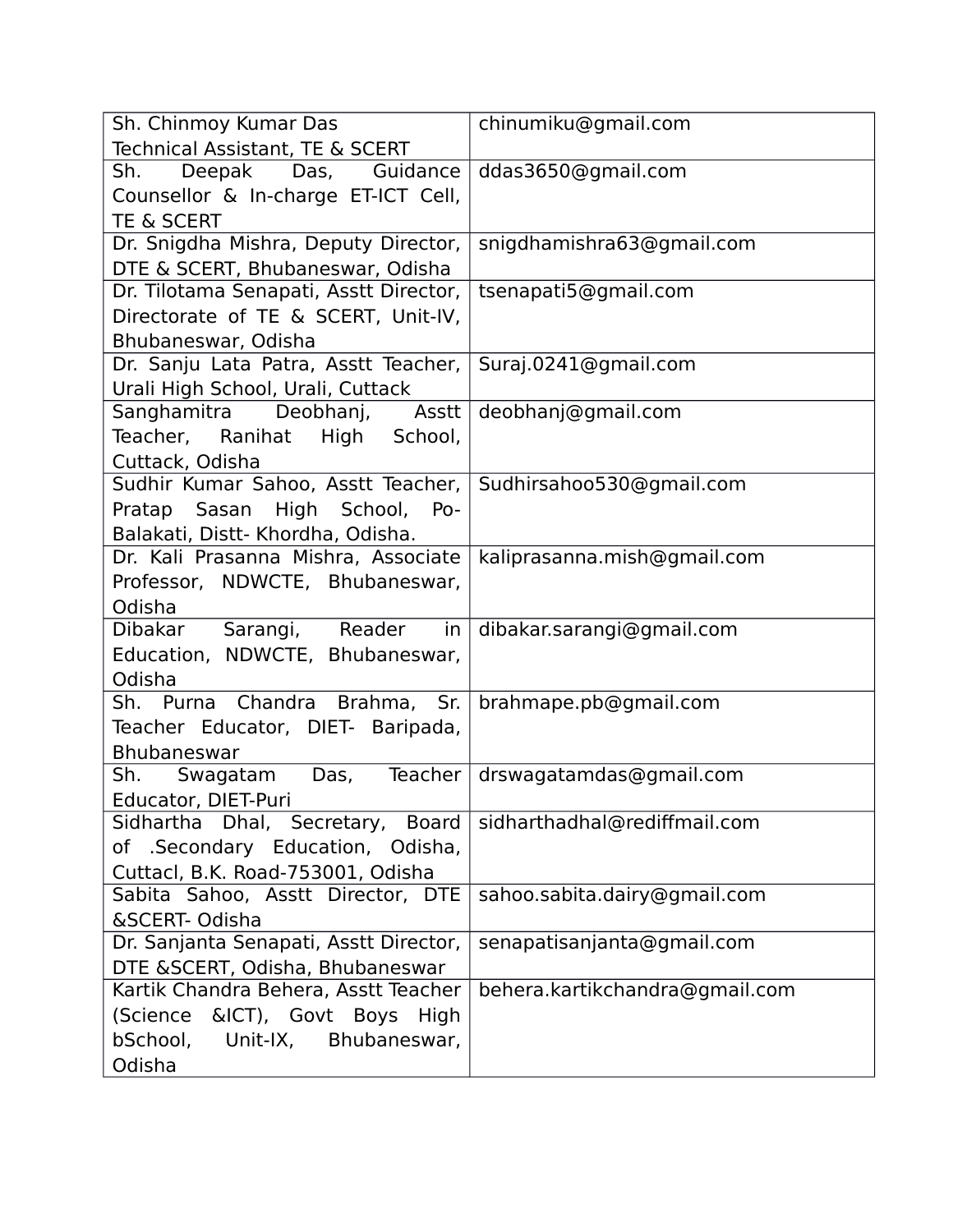# **Punjab**

| <b>Name and Designation</b>      | <b>Email Address</b>       |
|----------------------------------|----------------------------|
| <b>Manvinder Singh</b>           | Mathoda1@yahoo.com         |
| <b>Subject Expert (Computer)</b> |                            |
| PSEB, Mohali                     |                            |
| <b>Pritpal Singh</b>             | pritpalsingh8213@gmail.com |
| Subject Expert, PSEB, Mohali     |                            |
| Sanmeet Singh,                   | ssapunjab.mis@gmail.com    |
| Programmer, DGSE Office, Punjab, |                            |
| <b>SAS Nagar</b>                 |                            |
| <b>Gulab Chand, Sr Assistant</b> | gulab@pseb.ac.in           |
| PSEB Mohali, Punjab              |                            |

# **Puducherry**

| <b>Name and Designation</b>        | <b>Email Address</b>      |
|------------------------------------|---------------------------|
| Ravi. N Lecturer (Chemistry), Govt | rupsind@yahoo.com         |
| Girls Hr. Sec. School, Kadirkamam, |                           |
| Puducherry                         |                           |
| V.Kaliyamurthy, Lecturer           | kaliamoorthy143@gmail.com |
| (Mathematics), Jeevanandam Govt    |                           |
| Higher Sec School-                 |                           |
| Karamanikuppam, Puducherry-4       |                           |
| T. Madavan, Lecturer (Zoology),    | jtmadhavan2012@gmail.com  |
| Manimegalai Govt Girls Hr. Ses     |                           |
| School- Kuyavarpalayam,            |                           |
| Puducherry-605013                  |                           |
| Thiru Gnana Sambandam. V,          | kgghss@gmail.com          |
| Lecturer (Physics), Kannagi Govt   |                           |
| Girls Hr. Sec School- Villianur,   |                           |
| Puducherry-605110                  |                           |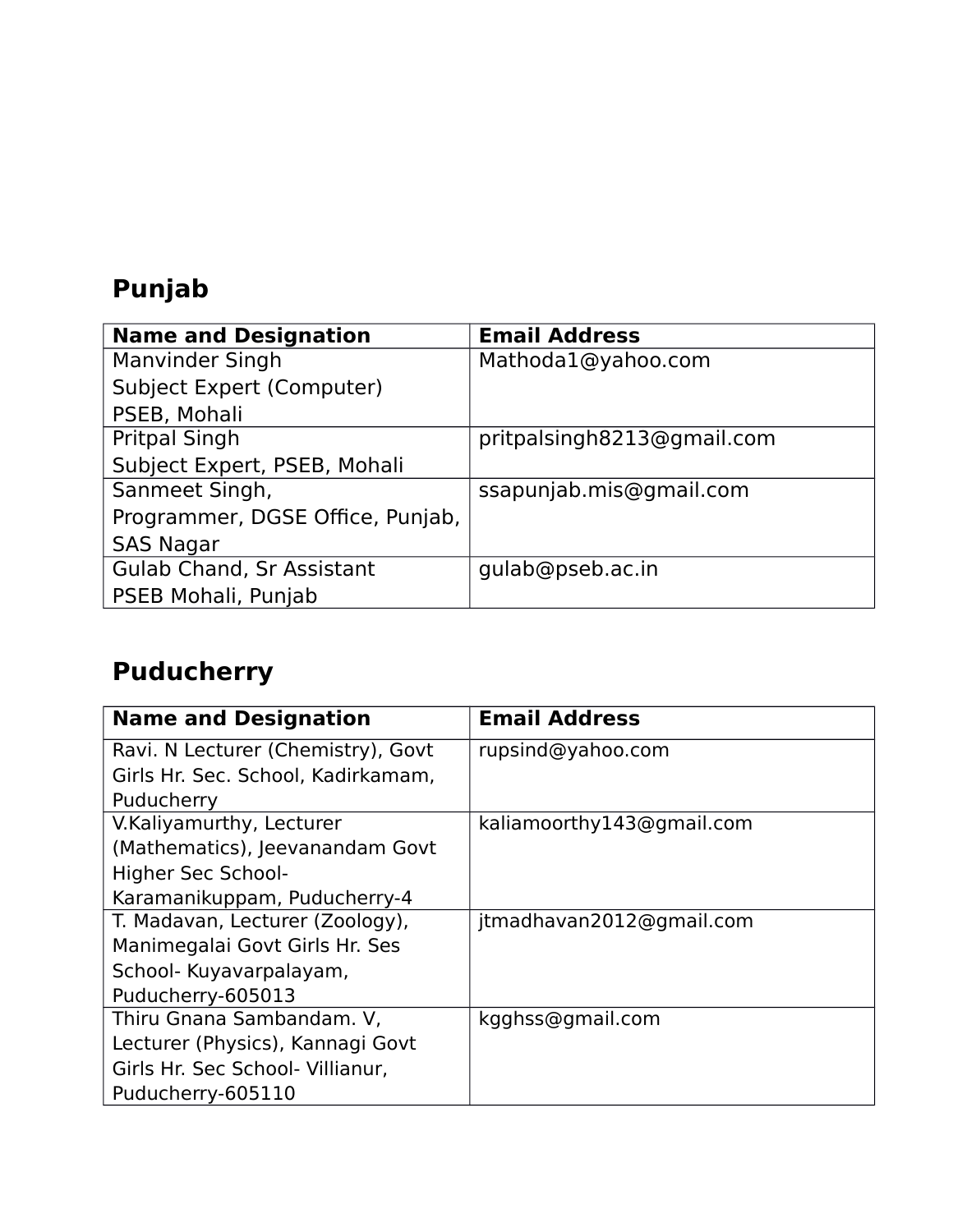| S. Soundirapandiane, Instructor in        | sspandiane@gmail.com  |
|-------------------------------------------|-----------------------|
| Computer Science, Jeevanandam             |                       |
| Govt High Sec School,                     |                       |
| Karamanikuppam, Puducherry-               |                       |
| 605004                                    |                       |
| J. Sembian, Lecturer (Chemistry),         | sembianj@gmail.com    |
| Jeevanandam Govt High Sec School-         |                       |
| Karamanikuppam, Puducherry-               |                       |
| 605004                                    |                       |
| K. Muralidaran, Instructor (Computer      | mdnkkl@gmail.com      |
| Science), Thantai Periyar Govt Hr         |                       |
| Sec School- Karaikal, Puducherry-         |                       |
| 609602                                    |                       |
| R. Rajasekaran, Coordinator, SSA,         | rajeniva@gmail.com    |
| Directorate of School Education,          |                       |
| Puducherry                                |                       |
| <b>Charles</b><br>Paul,<br>Р.<br>Lecturer | charupaul11@yahoo.com |
| (Mathematics),<br>DIET,<br>Lawspet,       |                       |
| Puducherry-605008                         |                       |

# **Rajasthan**

| <b>Name and Designation</b>         | <b>Email Address</b>       |
|-------------------------------------|----------------------------|
| Hemant Ameta, Research Assistant    | hemant.ananta@gmail.com    |
| SIERT-Udaipur                       |                            |
| Ravindra Kumar Sharma, Lecturer     | rksharna.ajmer@gmail.com   |
| (Computer Training) ET Cell, Opp    |                            |
| Roadways Bus Stand, Ajmer,          |                            |
| Rajasthan-305004                    |                            |
| Surendre Singh Sodhi, Lecturer      | sodhi777.1973@gmail.com    |
| (English), Govt Sindhi Senior Sec   |                            |
| School, Delhi Gate, Ajmer,          |                            |
| Rajasthan-305001                    |                            |
| Neeraj Kandapal, Lecturer (Physics) | neerajkandapal11@gmail.com |
| Directorate of Secondary Education, |                            |
| Bikaner, Rajasthan-334003           |                            |
| Shekhar Purohit, Teacher            | pshekharp@gmail.com        |
| Govt Girls Sr. Sec School,          |                            |
| Mahamandir Lal Madan, (District     |                            |
| Computer Training Centre, Jodhpur)  |                            |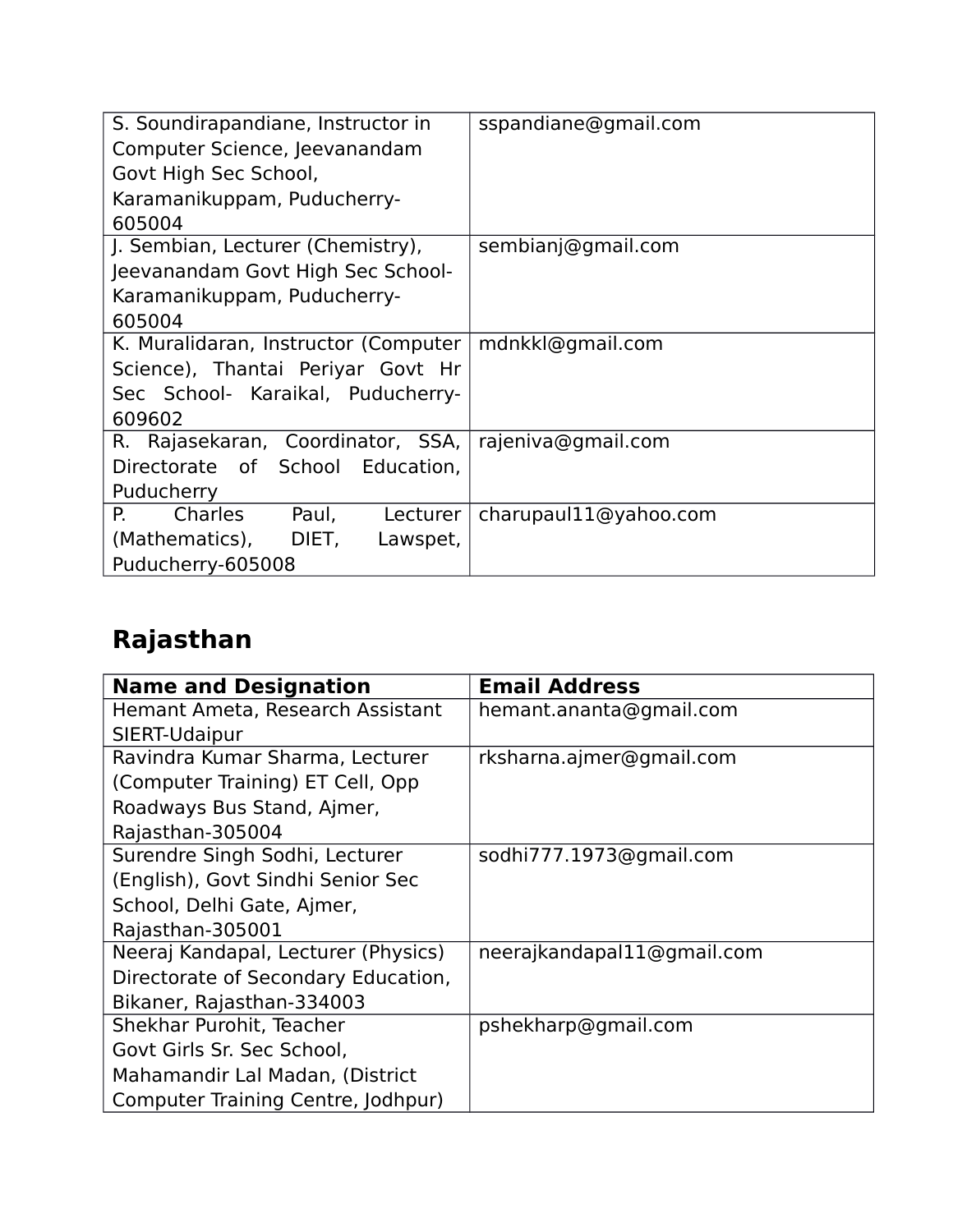#### **Sikkim**

| Mr. Rajendra Chhetri, Joint Director   sikphq@gmail.com   |                           |
|-----------------------------------------------------------|---------------------------|
| (IT), HRDD, Tashiling Secretariat,                        |                           |
| Gangtok, Sikkim-737103                                    |                           |
| Ms. Malati Rai, Deputy Director,                          | raimalati@yahoo.com       |
| SCERT, Helipad Area,<br>Burtuk,                           |                           |
| Gangtok, Sikkim                                           |                           |
| Ms.Larissa Lepcha, Resource Person                        | larissalepcha@yahoo.co.in |
| (ELT) SCERT, DIET Campus, Helipad                         | kainene301@gmail.com      |
| Area, Lower Burtuk, Gangtok-                              |                           |
| 737101.                                                   |                           |
| Ms. Tashi Doma Acushla, Lecturer   tdacushla@gmail.com    |                           |
| (Social Science), DIET-Gangtok,                           |                           |
| <b>Sikkim</b>                                             |                           |
| Mr. Dhan Hang Subba, Lecturer Dhanan.subba@gmail.com      |                           |
| (Social Science)<br>DIET-Gangtok,                         |                           |
| <b>Sikkim</b>                                             |                           |
| Mrs. Bandana Chettri, Lecturer   swetchachettri@gmail.com |                           |
| (Social Science) DIET, Namchi,                            |                           |
| Kazitar, South Sikkim                                     |                           |
| Ms.Parumita Rai, Lecturer (Science)                       | raiparumita@yahoo.in      |
| DIET, Namchi (South Sikkim)                               |                           |
| Mr. Tshering Wangdi Bhutia, Lecturer                      | tzakin2001@gmail.com      |
| (Science) DIET, Geyzing<br>(West                          |                           |
| Sikkim)                                                   |                           |
| Mr.Subbiah G, Principal, Govt Sr.Sec                      | suppuone@gmail.com        |
| School, Rangpo-Mining Area, East                          |                           |
| <b>Sikkim</b>                                             |                           |
|                                                           |                           |
| Mr. Suresh K. Pradhan, Post Graduate                      | sureshkrpradhan@gmail.com |
| Teacher (Chemistry), West Point                           |                           |
| Sr.Sec.School, Tathangchin Gangtok,                       |                           |
| East Sikkim                                               |                           |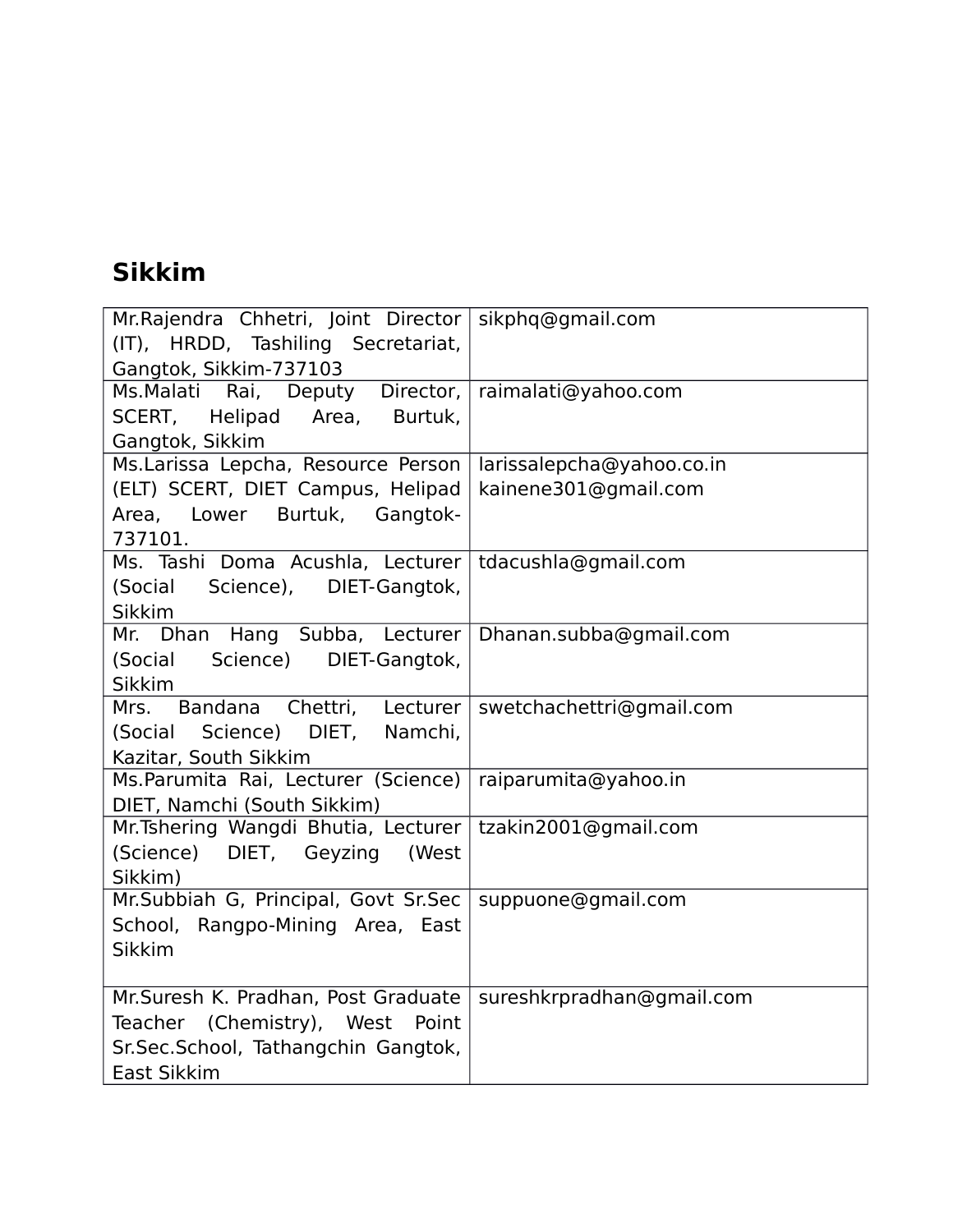| Mr. Hari Prakash Rawat, Trained   hariprakashrawat31@gmail.com |  |
|----------------------------------------------------------------|--|
| Graduate Teacher, Govt Girls Sr. Sec                           |  |
| School, Deorali, Tadong, Gangtok,                              |  |
| East Sikkim                                                    |  |

#### **Tamil Nadu**

| <b>Name and Designation</b>           | <b>Email Address</b>     |
|---------------------------------------|--------------------------|
| Mr. P. Kuppusamy, Joint Director      | varrapresath98@yahoo.com |
| <b>SCERT-Tamil Nadu</b>               |                          |
| M. Vijaykumar, B.T Assistant          | samuraivijai@yahoo.com   |
| (Teaching of English), Govt Higher    |                          |
| Sec School, Somandarkudi, Distt-      |                          |
| Villupuram, Tamil Nadu- 606213        |                          |
| J. Singaraj, B.T Assistant (Maths and | singarajict@gmail.com    |
| Science), Panchayat Union Middle      |                          |
| School, Vayalanalvr, Poonamallee,     |                          |
| Distt-Tiruvallur, Tamil Nadu-600072   |                          |
| D. Vijay Ananth, BT Assistant         | veejai80@gmail.com       |
| Panchayat Union Middle School,        |                          |
| A.P. Vattam, Tharamangalam Salem      |                          |
| DT, Tamil Nadu                        |                          |
| S. Umamaheswari, B.T Assistant        | uma2015scert@gmail.com   |
| (Mathematics & Textbook), Govt        |                          |
| Higher Sec School, Nallampatti,       |                          |
| Distt-Erode, Tamil Nadu               |                          |
| V. Suresh, BT Assistant               | devttp@gmail.com         |
| Panchayat Union Middle School,        |                          |
| Kallikudi, Distt-Thiruvarur, Tamil    |                          |
| Nadu- 614703                          |                          |

# **Tripura**

| <b>Name and Designation</b>              | <b>Email Address</b>             |
|------------------------------------------|----------------------------------|
| Sri Nirmalendu Bhowmik, Branch           | publication scert@rediffmail.com |
| <b>Officer, Publication Unit, SCERT-</b> |                                  |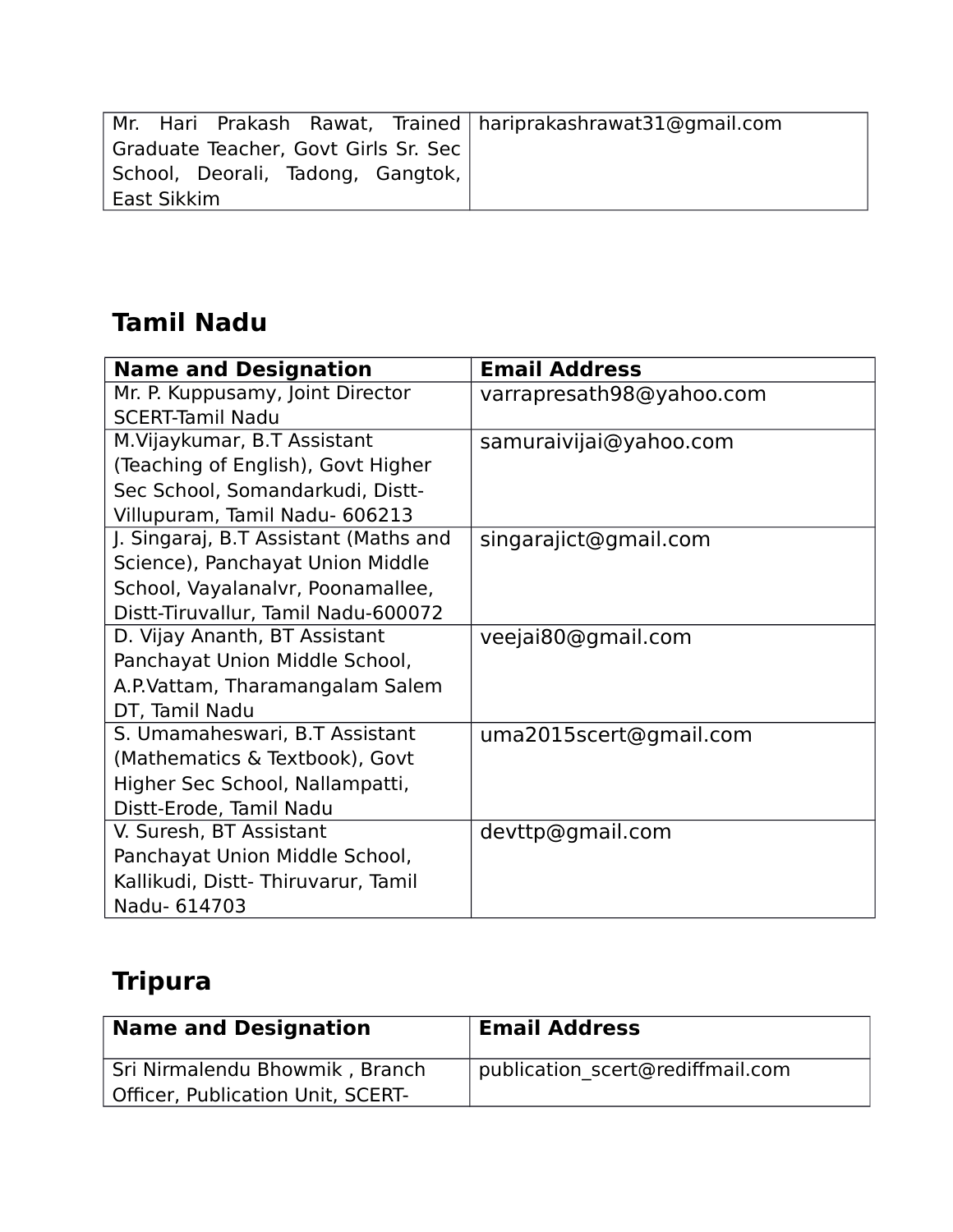| Tripura.                             |                                     |
|--------------------------------------|-------------------------------------|
| Smt. Paushali Das, Lecturer in Life  | paushali.das@rediffmail.com         |
| Science (Physiology), DIET, Agartala |                                     |
| Sri Saibal Ray, Assistant Head       | saibaltgta@gmail.com                |
| Master, Noagaon Krishnanagar High    |                                     |
| School, Agartala, West Tripura.      |                                     |
| Sri Sanjib Roy, Teacher (Biology &   | sanjibroybio@gmail.com              |
| ICT), Kamini Kumar Sinsha Memorial   |                                     |
| Higher Sec. School, Dhaleswar,       |                                     |
| Agartala, Tripura                    |                                     |
| Sri Gopal Krishna Bhattacharjee,     | bhattacharjee.nandan@rediffmail.com |
| Senior Computer Assistant, SCERT-    |                                     |
| <b>Tripura</b>                       |                                     |

# **Telangana**

| <b>Name and Designation</b>                           | <b>Email Address</b>        |
|-------------------------------------------------------|-----------------------------|
| Dr. K. Ravikanth Rao, Lecturer, ET                    | tgscert@gmail.com           |
| Department, SCERT-Telangana                           | ravikanth1965@gmail.com     |
| Keshava<br>Ch.<br>Rao, Lecturer                       | keshavaraodiet@gmail.com    |
| (Pschology & Science Pedagogy),                       |                             |
| DIET-Hanamkonda, Warangal,                            |                             |
| Telangana                                             |                             |
| Dr. K. Elisha, Lecturer (Pedagogy of                  | elishakolluri.hyd@gmail.com |
| Social Sciences), NSR College of                      |                             |
| Education, V.V Campus, Jambagh,                       |                             |
| Hyderabad                                             |                             |
| K.V.S Gouri Shankar, School                           | kvsgsss@yahoo.com           |
| Assistant (Physical Science), Govt                    |                             |
| School, NBT<br>High<br>Nagra,                         |                             |
| Kharitabad, Hyderabad                                 |                             |
| Shyamsunder Reddy, School   saam27927@gmail.com<br>B. |                             |
| Assistant (Resource Person),                          |                             |
| Regional Science Center, Warangal,                    |                             |
| Hanamkonda, Hunter<br>Road,                           |                             |
| Telangana State                                       |                             |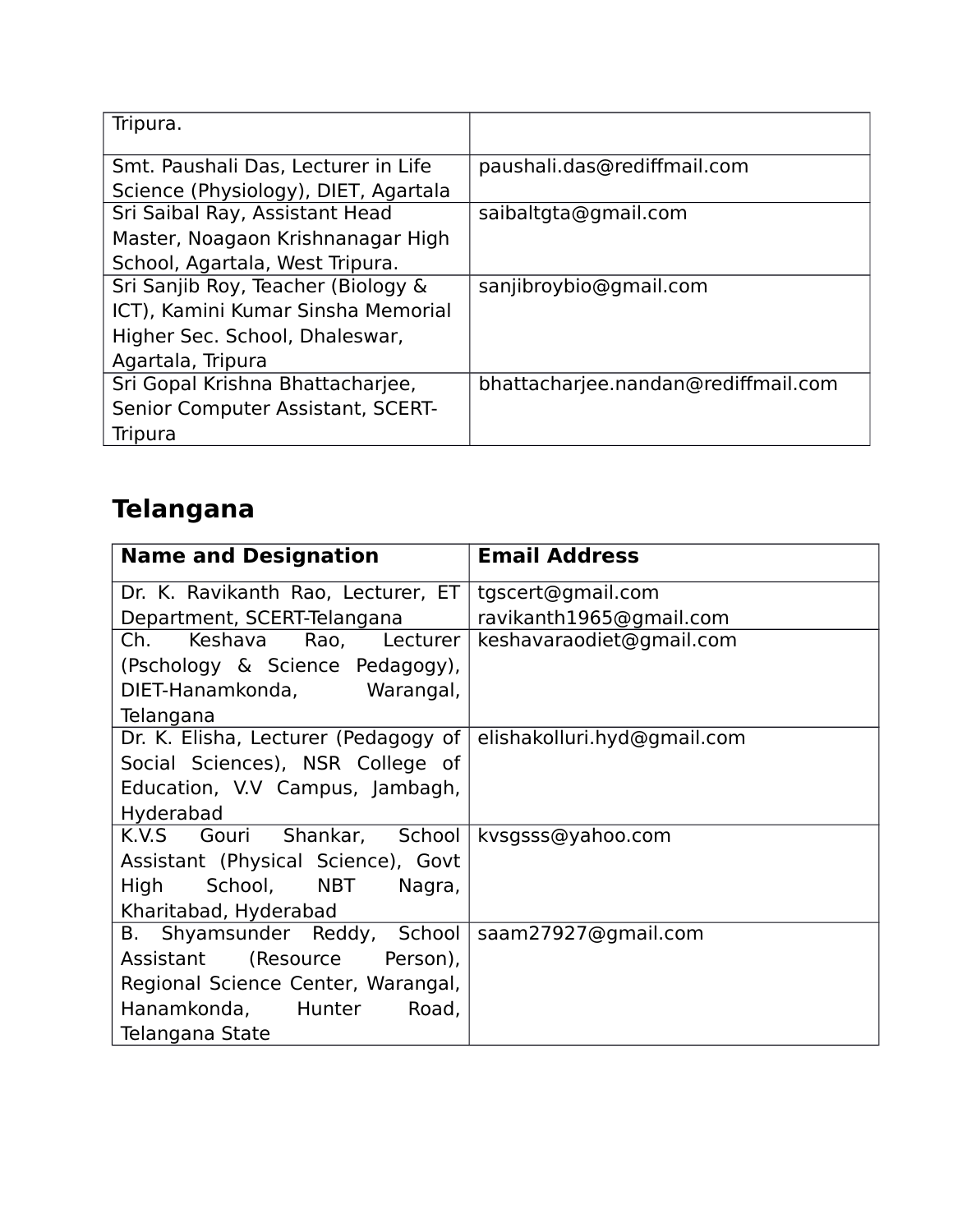| School<br>Govind,<br>М.                                          | Assistant,   govind1268@gmail.com |
|------------------------------------------------------------------|-----------------------------------|
| Babuguda,<br>(Mathematic), ZPHS                                  |                                   |
| Balanagar(Mandal) Ranga<br>Reddy.                                |                                   |
| District, Telangana-500018                                       |                                   |
| K. Laxmana Murthy, Gazetted Head   klaxmanamurthy@rediffmail.com |                                   |
| Master (Math), ZHPS, Kulamylaram,   klaxmanamurthy428@gmail.com  |                                   |
| District,<br>Kandukur<br>(M)<br>R.R                              |                                   |
| Telangana                                                        |                                   |

## **Uttar Pradesh**

| <b>Name and Designation</b>         | <b>Email Address</b>        |
|-------------------------------------|-----------------------------|
| Mr. Sampann Kumar Nigam, Head,      | heavysampanna@gmail.com     |
| Primary School Barabanki            |                             |
| Ms. Eram Fatima, Assistant Teacher, | eramfatimabbk@gmail.com     |
| Upper Primary School Barabanki      |                             |
|                                     |                             |
| Ms. Shivali Jaiswal, Astt. Teacher  | shivaligupta1970@gmail.com  |
| (Maths), Upper Primary School       |                             |
| Bhatsar, Varanasi                   |                             |
| Mr. Deepak Kushwaha, Assistant      | erdeepak.kushwaha@gmail.com |
| Teacher, Unnao                      |                             |
| Mr. Ambarish Kumar Singh, Head      | ambrish002@gmail.com        |
| Teacher, Primary School Barabanki   |                             |
|                                     |                             |
| Anubhav Yadav, Asstt Teacher        | anubhavyadav@hotmail.com    |
| Basic Siksha Adhikari<br>(Science)  |                             |
| Office, Unnao, Uttar Pradesh        |                             |
| Hrithik Verma, Asstt Teacher (Math  | verma.hrithik1@gmail.com    |
| & Science) Basic Siksha Adhikari    |                             |
| Office, Unnao, Uttar Pradesh        |                             |
| Amit Sharma, Asstt Teacher (Math)   | amitjay0506@gmail.com       |
| Jila Basic Siksha Adhikari, Unnao,  |                             |
| <b>Uttar Pradesh</b>                |                             |
| Dr. Balendra Singh, Principal       | balendra.rajawat@gmail.com  |
| Govt Senior Sec School, Devgan,     |                             |
|                                     |                             |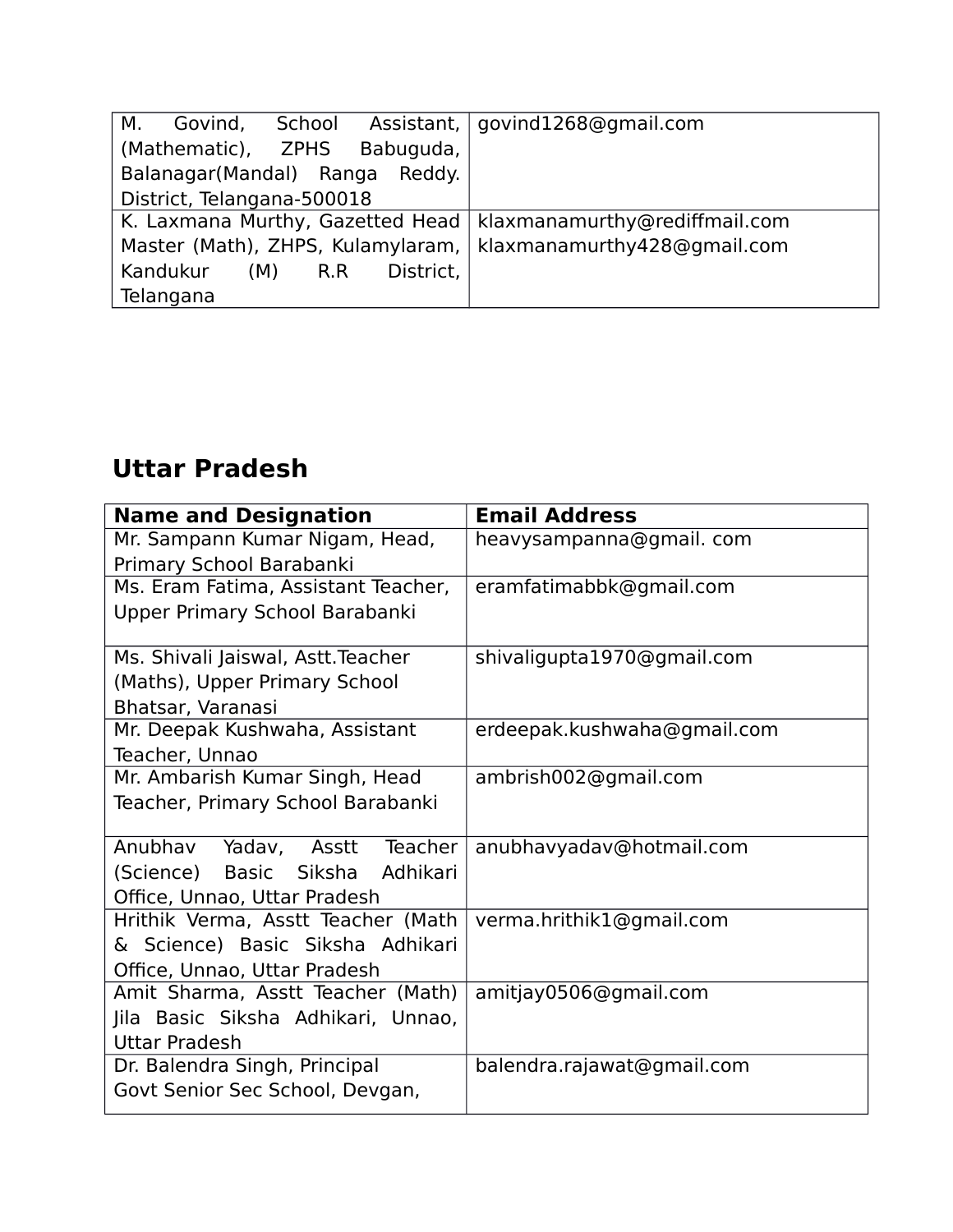| Bassi, Jaipur, Rajasthan                                                                                                     |                           |
|------------------------------------------------------------------------------------------------------------------------------|---------------------------|
| Sh. Rajender Gupta<br>Govt Sr. Sec School, Behroj<br>The- Mundawar, Ditt- Alwar,<br>Rajasthan                                | rajenderagpta@gmail.com   |
| Smt. D. Kavita, Principal<br>Govt High Sr Sec School, Marjeevi,<br>Nimbahera, Distt- Chitaurgarh,<br>Rajasthan               | kavita.fadnavis@gmail.com |
| Sh. Hari Krishan Arya<br>Director (Academics) & Principal,<br>Gyanodaya International School,<br>Hanumangarh Town, Rajasthan | arya hk@yahoo.co.in       |

# **Uttarakhand**

| Sh. Pundrikaksh Sharma, Lecturer       | sharma.pundrik@gmail.com     |
|----------------------------------------|------------------------------|
|                                        |                              |
| (IT), SCERT-Uttarakhand                |                              |
| Sh. Shiv Prakash Verma,                | shiva7168@gmail.com          |
| Lecturer (IT), SCERT-Uttarakhand       |                              |
| Sh. Pradeep Negi, Lecturer             | pradeepnegi70@rediffmail.com |
| (Economics) Govt Inter College,        |                              |
| BHEL, Ranipur, Sec-1, Haridwar,        |                              |
| Uttarakhand                            |                              |
| Sh. Jagdamba Prasad Dobhal             | aajkal1dobhal@gmail.com      |
| <b>Assistant Teacher (Mathematics)</b> |                              |
| Govt Inter College, Dudhali,           |                              |
| Doiwala, Dehradun, Uttarakhand         |                              |
| Sh. Supriya Bahukhandi                 | supriyabali@gmail.com        |
| Lecturer (Mathematics), Govt Inter     |                              |
| College, Pajitilani, Kalsi, Dehradun,  |                              |
| Uttarakhand                            |                              |
| Sh. Ramesh Prasad Badoni               | anamaramesh2012@gmail.com    |
| Lecturer (Physics), Govt Inter         |                              |
| College, Chharba, Sahaspur,            |                              |
| Dehradun, Uttarakhand                  |                              |